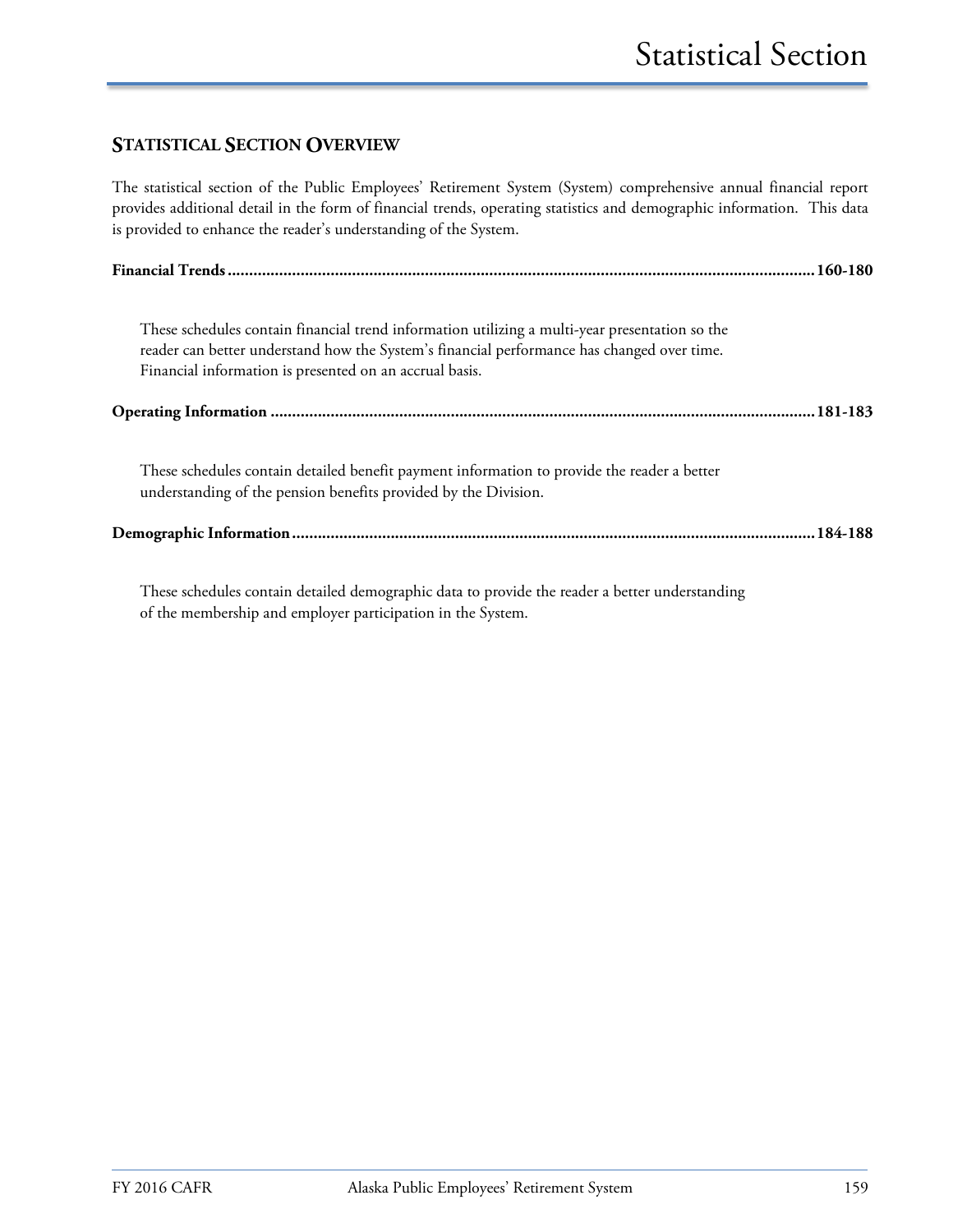| <b>Public Employees' Retirement System</b><br><b>Defined Benefit Pension</b><br><b>Changes in Fiduciary Net Position</b><br>(In thousands) |                                                                  |                  |                          |                                                                        |                                                         |  |  |
|--------------------------------------------------------------------------------------------------------------------------------------------|------------------------------------------------------------------|------------------|--------------------------|------------------------------------------------------------------------|---------------------------------------------------------|--|--|
| Year<br>Ended<br>June 30                                                                                                                   | <b>Fiduciary Net</b><br>Position,<br><b>Beginning of</b><br>Year | <b>Additions</b> | <b>Deductions</b>        | Increase /<br>(Decrease) in<br><b>Fiduciary Net</b><br><b>Position</b> | <b>Fiduciary Net</b><br>Position,<br><b>End of Year</b> |  |  |
| 2007                                                                                                                                       | \$<br>9,379,471                                                  | \$<br>2,206,458  | 655,965<br>$\mathcal{S}$ | $\mathcal{S}$<br>1,550,493                                             | $\mathcal{S}$<br>10,929,964                             |  |  |
| 2008                                                                                                                                       | 10,929,964                                                       | (43,539)         | 3,950,617                | (3,994,156)                                                            | 6,935,808                                               |  |  |
| 2009                                                                                                                                       | 6,935,808                                                        | (1,360,217)      | 485,151                  | (1,845,368)                                                            | 5,090,440                                               |  |  |
| 2010                                                                                                                                       | 5,090,440                                                        | 815,831          | 514,744                  | 301,087                                                                | 5,391,527                                               |  |  |
| 2011                                                                                                                                       | 5,391,527                                                        | 1,420,342        | 543,944                  | 876,398                                                                | 6,267,925                                               |  |  |
| 2012                                                                                                                                       | 6,267,925                                                        | 427,995          | 577,626                  | (149, 631)                                                             | 6,118,294                                               |  |  |
| 2013                                                                                                                                       | 6,118,294                                                        | 1,193,555        | 617,367                  | 576,188                                                                | 6,694,482                                               |  |  |
| 2014                                                                                                                                       | 6,694,482<br>1,036,956<br>1,697,096<br>660,140<br>7,731,438      |                  |                          |                                                                        |                                                         |  |  |
| 2015                                                                                                                                       | 7,731,438                                                        | 1,579,519        | 704,095                  | 875,424                                                                | 8,606,862                                               |  |  |
| 2016                                                                                                                                       | 8,606,862                                                        | 370,243          | 749,418                  | (379, 175)                                                             | 8,227,687                                               |  |  |

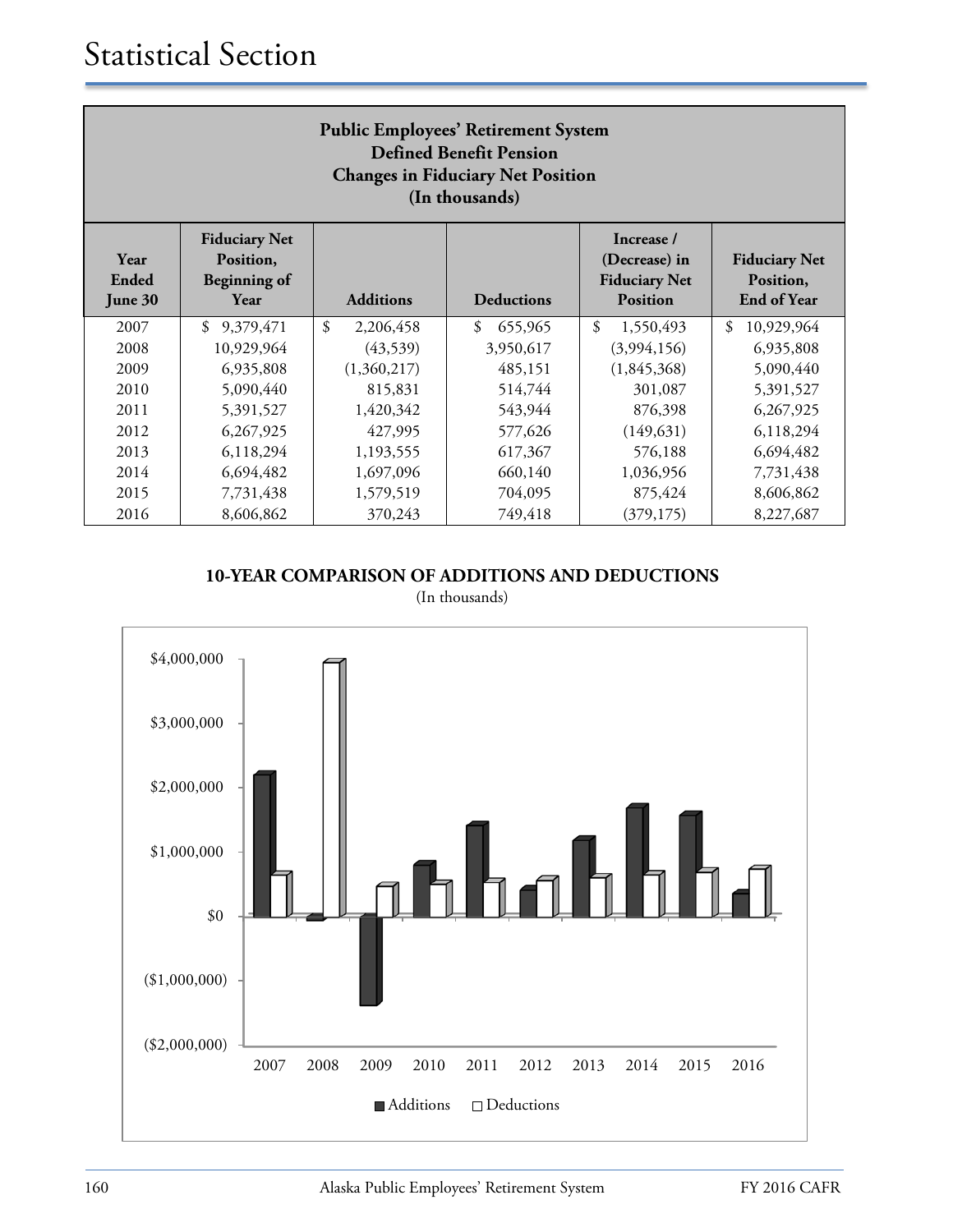| <b>Public Employees' Retirement System</b><br>Defined Contribution Retirement Participant Directed<br><b>Changes in Fiduciary Net Position</b><br>(In thousands) |                                                                  |                  |                   |                                                                        |                                                         |  |
|------------------------------------------------------------------------------------------------------------------------------------------------------------------|------------------------------------------------------------------|------------------|-------------------|------------------------------------------------------------------------|---------------------------------------------------------|--|
| Year<br>Ended<br>June 30                                                                                                                                         | <b>Fiduciary Net</b><br>Position,<br><b>Beginning of</b><br>Year | <b>Additions</b> | <b>Deductions</b> | Increase /<br>(Decrease) in<br><b>Fiduciary Net</b><br><b>Position</b> | <b>Fiduciary Net</b><br>Position,<br><b>End of Year</b> |  |
| 2007                                                                                                                                                             | \$                                                               | \$<br>8,947      | \$<br>363         | \$<br>8,584                                                            | $\mathcal{S}$<br>8,584                                  |  |
| 2008                                                                                                                                                             | 8,584                                                            | 19,098           | 995               | 18,103                                                                 | 26,687                                                  |  |
| 2009                                                                                                                                                             | 26,687                                                           | 30,856           | 1,532             | 29,324                                                                 | 56,011                                                  |  |
| 2010                                                                                                                                                             | 56,011                                                           | 50,908           | 3,364             | 47,544                                                                 | 103,555                                                 |  |
| 2011                                                                                                                                                             | 103,555                                                          | 88,084           | 7,937             | 80,147                                                                 | 183,702                                                 |  |
| 2012                                                                                                                                                             | 183,702                                                          | 72,561           | 10,692            | 61,869                                                                 | 245,571                                                 |  |
| 2013                                                                                                                                                             | 245,571                                                          | 124,464          | 23,917            | 100,547                                                                | 346,118                                                 |  |
| 2014                                                                                                                                                             | 346,118                                                          | 169,983          | 21,428            | 148,555                                                                | 494,673                                                 |  |
| 2015                                                                                                                                                             | 494,673                                                          | 121,343          | 26,554            | 94,789                                                                 | 589,462                                                 |  |
| 2016                                                                                                                                                             | 589,462                                                          | 121,871          | 33,215            | 88,656                                                                 | 678,118                                                 |  |

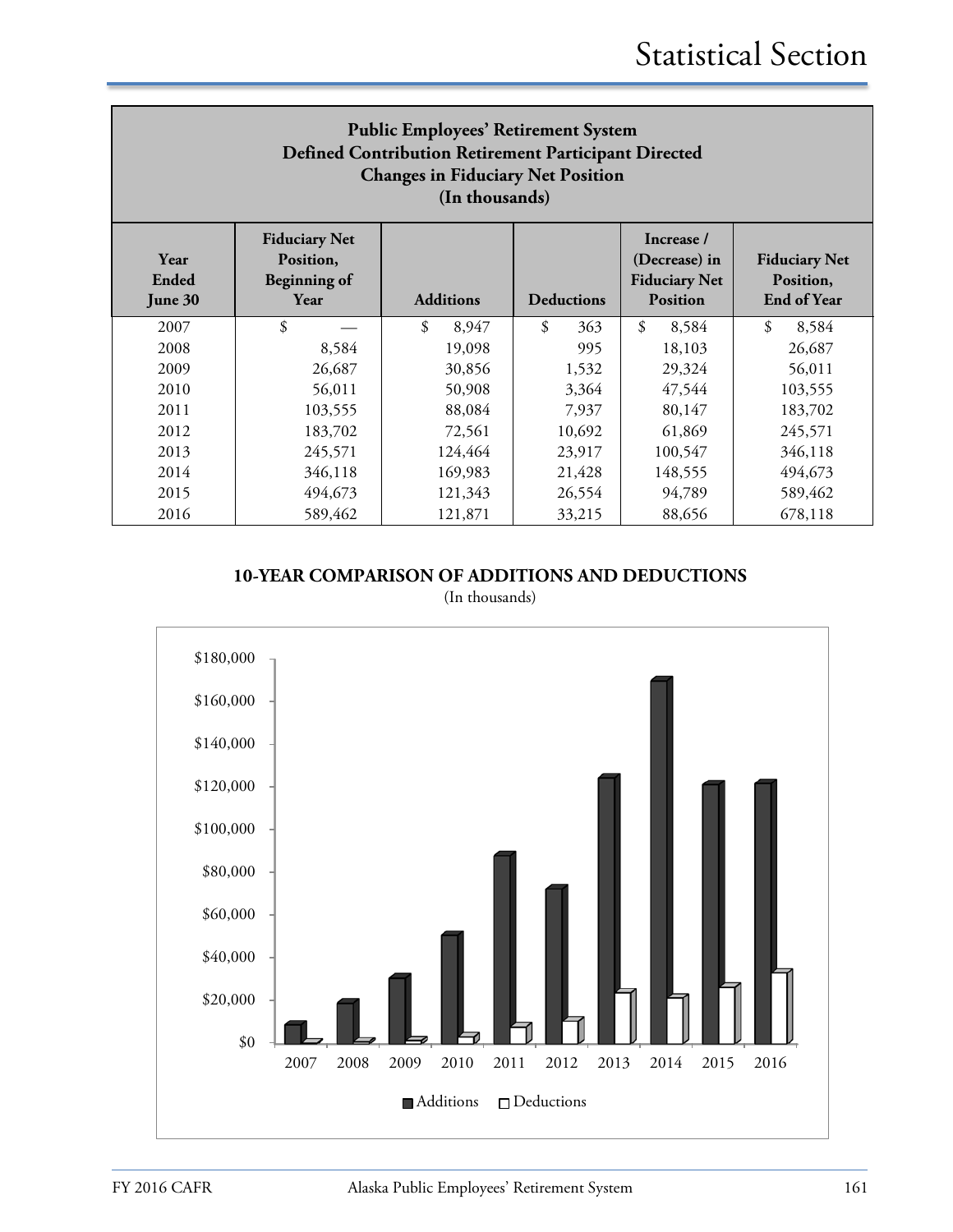| <b>Public Employees' Retirement System</b><br>Defined Benefit Alaska Retiree Healthcare Trust<br><b>Changes in Fiduciary Net Position</b><br>(In thousands) |                                                                  |                  |                   |                                                                        |                                                         |  |
|-------------------------------------------------------------------------------------------------------------------------------------------------------------|------------------------------------------------------------------|------------------|-------------------|------------------------------------------------------------------------|---------------------------------------------------------|--|
| Year<br>Ended<br>June 30                                                                                                                                    | <b>Fiduciary Net</b><br>Position,<br><b>Beginning of</b><br>Year | <b>Additions</b> | <b>Deductions</b> | Increase /<br>(Decrease) in<br><b>Fiduciary Net</b><br><b>Position</b> | <b>Fiduciary Net</b><br>Position,<br><b>End of Year</b> |  |
| 2008                                                                                                                                                        | \$                                                               | \$<br>3,870,127  | \$<br>79,022      | \$<br>3,791,105                                                        | \$<br>3,791,105                                         |  |
| 2009                                                                                                                                                        | 3,791,105                                                        | (75,318)         | 270,412           | (345,730)                                                              | 3,445,375                                               |  |
| 2010                                                                                                                                                        | 3,445,375                                                        | 1,143,261        | 407,555           | 735,706                                                                | 4,181,081                                               |  |
| 2011                                                                                                                                                        | 4,181,081                                                        | 1,246,616        | 307,002           | 939,614                                                                | 5,120,695                                               |  |
| 2012                                                                                                                                                        | 5,120,695                                                        | 399,273          | 348,152           | 51,120                                                                 | 5,171,816                                               |  |
| 2013                                                                                                                                                        | 5,171,816                                                        | 1,036,394        | 378,639           | 657,755                                                                | 5,829,571                                               |  |
| 2014                                                                                                                                                        | 1,450,755<br>367,166<br>5,829,571<br>6,913,160<br>1,083,589      |                  |                   |                                                                        |                                                         |  |
| 2015                                                                                                                                                        | 6,913,160                                                        | 425,380          | 376,577           | 48,803                                                                 | 6,961,963                                               |  |
| 2016                                                                                                                                                        | 6,961,963                                                        | 187,309          | 416,018           | (228,709)                                                              | 6,733,254                                               |  |

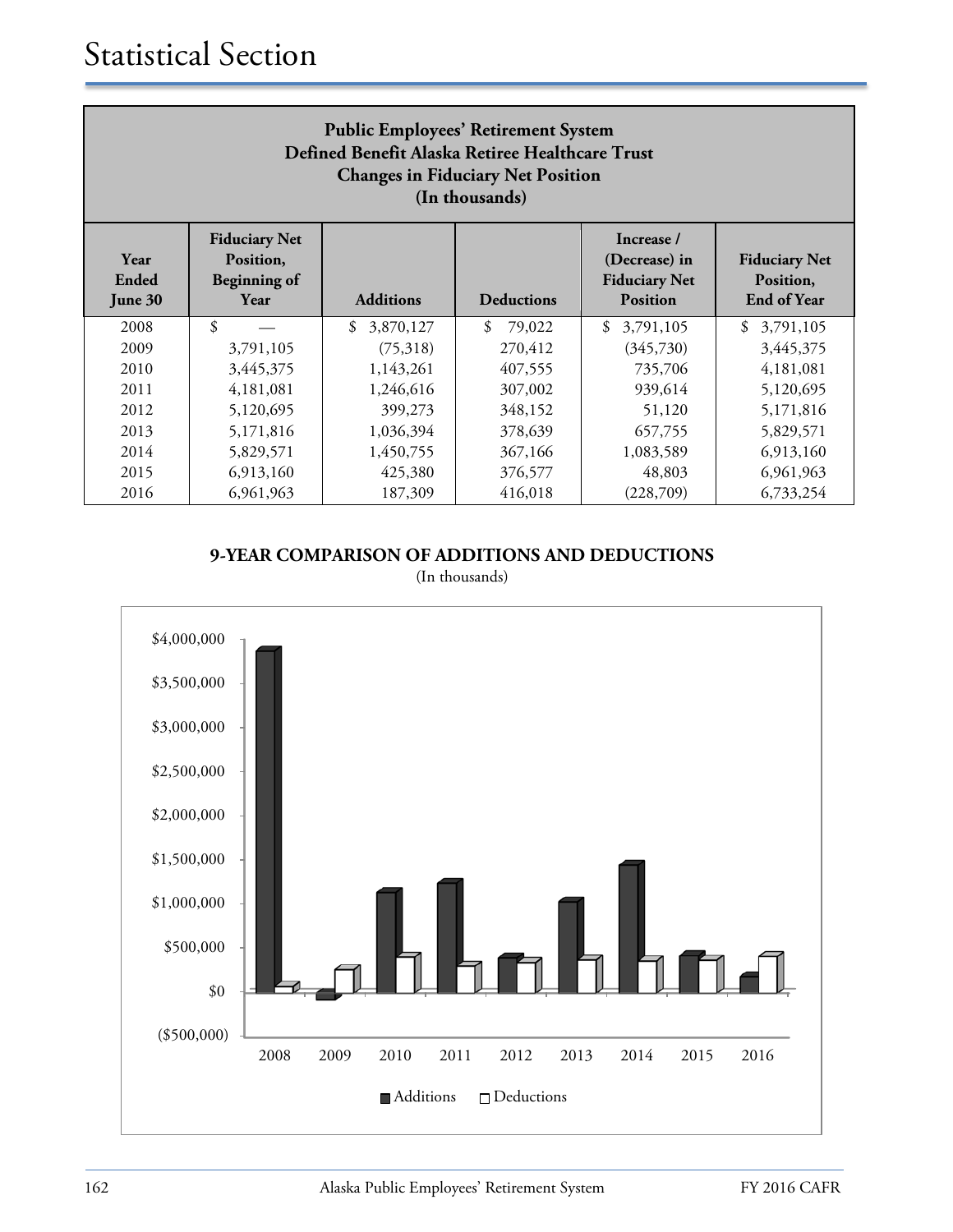| <b>Public Employees' Retirement System</b><br>Defined Contribution Retirement Occupational Death & Disability - All Other<br><b>Changes in Fiduciary Net Position</b><br>(In thousands) |                                                                  |                  |                   |                                                                        |                                                         |  |  |
|-----------------------------------------------------------------------------------------------------------------------------------------------------------------------------------------|------------------------------------------------------------------|------------------|-------------------|------------------------------------------------------------------------|---------------------------------------------------------|--|--|
| Year<br>Ended<br>June 30                                                                                                                                                                | <b>Fiduciary Net</b><br>Position,<br><b>Beginning of</b><br>Year | <b>Additions</b> | <b>Deductions</b> | Increase /<br>(Decrease) in<br><b>Fiduciary Net</b><br><b>Position</b> | <b>Fiduciary Net</b><br>Position,<br><b>End of Year</b> |  |  |
| 2007                                                                                                                                                                                    | \$                                                               | \$<br>166        | \$                | \$<br>166                                                              | \$<br>166                                               |  |  |
| 2008                                                                                                                                                                                    | 166                                                              | 807              |                   | 807                                                                    | 973                                                     |  |  |
| 2009                                                                                                                                                                                    | 973                                                              | 1,173            |                   | 1,173                                                                  | 2,146                                                   |  |  |
| 2010                                                                                                                                                                                    | 2,146                                                            | 1,171            |                   | 1,171                                                                  | 3,317                                                   |  |  |
| 2011                                                                                                                                                                                    | 3,317                                                            | 2.034            |                   | 2,034                                                                  | 5,351                                                   |  |  |
| 2012                                                                                                                                                                                    | 5,351                                                            | 1,111            |                   | 1,111                                                                  | 6,462                                                   |  |  |
| 2013                                                                                                                                                                                    | 6,462                                                            | 1,662            | 50                | 1,612                                                                  | 8,074                                                   |  |  |
| 2014                                                                                                                                                                                    | 8,074<br>2,954<br>10,951<br>77<br>2,877                          |                  |                   |                                                                        |                                                         |  |  |
| 2015                                                                                                                                                                                    | 10,951                                                           | 2,097            | 111               | 1,986                                                                  | 12,937                                                  |  |  |
| 2016                                                                                                                                                                                    | 12,937                                                           | 1,865            | 130               | 1,735                                                                  | 14,672                                                  |  |  |

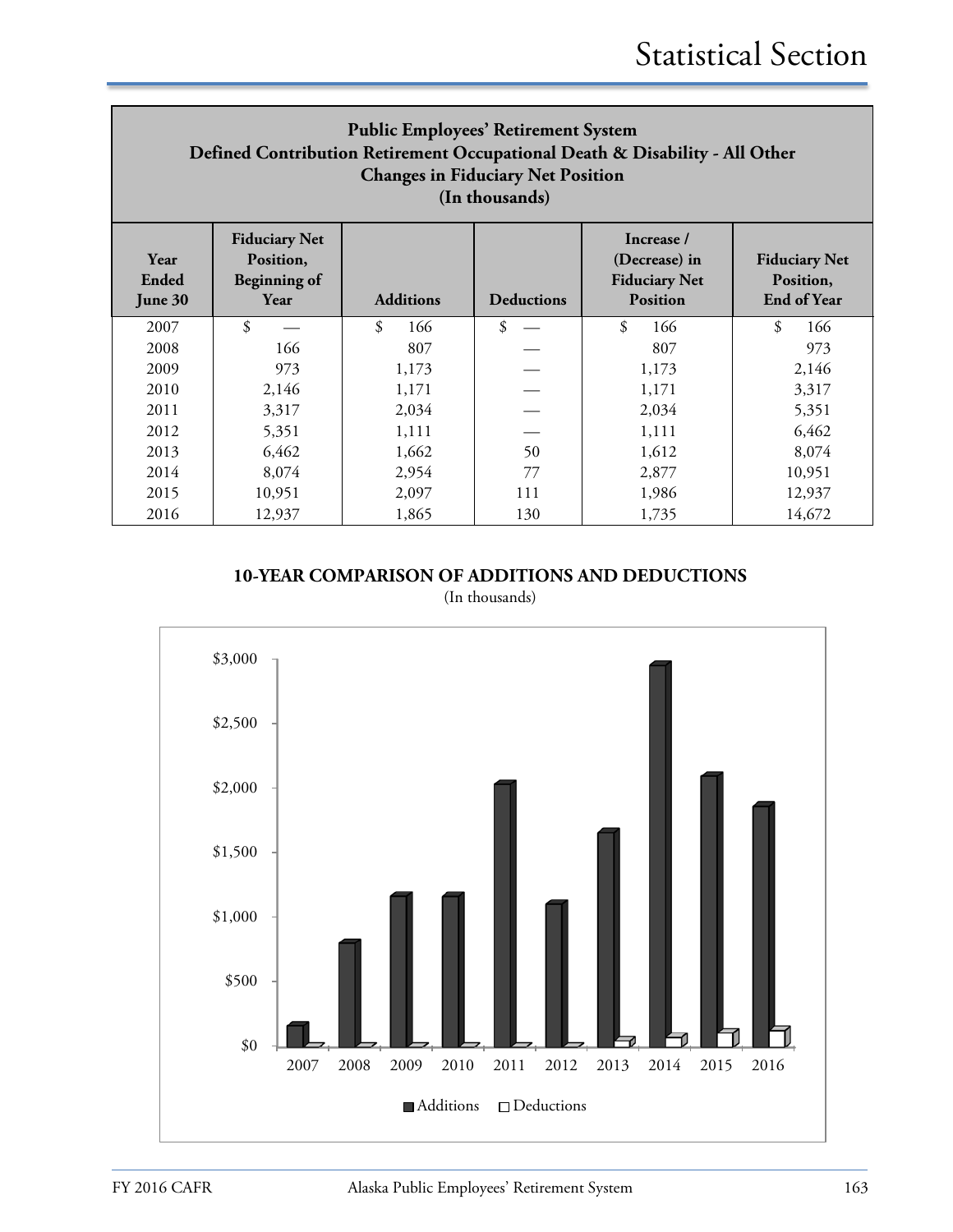| <b>Public Employees' Retirement System</b><br>Defined Contribution Retirement Occupational Death & Disability - Peace Officers & Firefighters<br><b>Changes in Fiduciary Net Position</b><br>(In thousands) |                                                                  |                  |                   |                                                                        |                                                         |  |  |
|-------------------------------------------------------------------------------------------------------------------------------------------------------------------------------------------------------------|------------------------------------------------------------------|------------------|-------------------|------------------------------------------------------------------------|---------------------------------------------------------|--|--|
| Year<br>Ended<br>June 30                                                                                                                                                                                    | <b>Fiduciary Net</b><br>Position,<br><b>Beginning of</b><br>Year | <b>Additions</b> | <b>Deductions</b> | Increase /<br>(Decrease) in<br><b>Fiduciary Net</b><br><b>Position</b> | <b>Fiduciary Net</b><br>Position,<br><b>End of Year</b> |  |  |
| 2007                                                                                                                                                                                                        | \$                                                               | \$<br>19         | \$                | \$<br>19                                                               | \$<br>19                                                |  |  |
| 2008                                                                                                                                                                                                        | 19                                                               | 213              |                   | 213                                                                    | 232                                                     |  |  |
| 2009                                                                                                                                                                                                        | 232                                                              | 345              |                   | 345                                                                    | 577                                                     |  |  |
| 2010                                                                                                                                                                                                        | 577                                                              | 562              |                   | 562                                                                    | 1,139                                                   |  |  |
| 2011                                                                                                                                                                                                        | 1,139                                                            | 851              | 40                | 811                                                                    | 1,950                                                   |  |  |
| 2012                                                                                                                                                                                                        | 1,950                                                            | 636              | 47                | 590                                                                    | 2,539                                                   |  |  |
| 2013                                                                                                                                                                                                        | 2,539                                                            | 1,055            | 47                | 1,008                                                                  | 3,547                                                   |  |  |
| 2014                                                                                                                                                                                                        | 3,547                                                            | 1,731            | 47                | 1,684                                                                  | 5,231                                                   |  |  |
| 2015                                                                                                                                                                                                        | 5,231                                                            | 1,288            | 284               | 1,004                                                                  | 6,235                                                   |  |  |
| 2016                                                                                                                                                                                                        | 6,235                                                            | 1,261            | 222               | 1,039                                                                  | 7,274                                                   |  |  |

(In thousands)

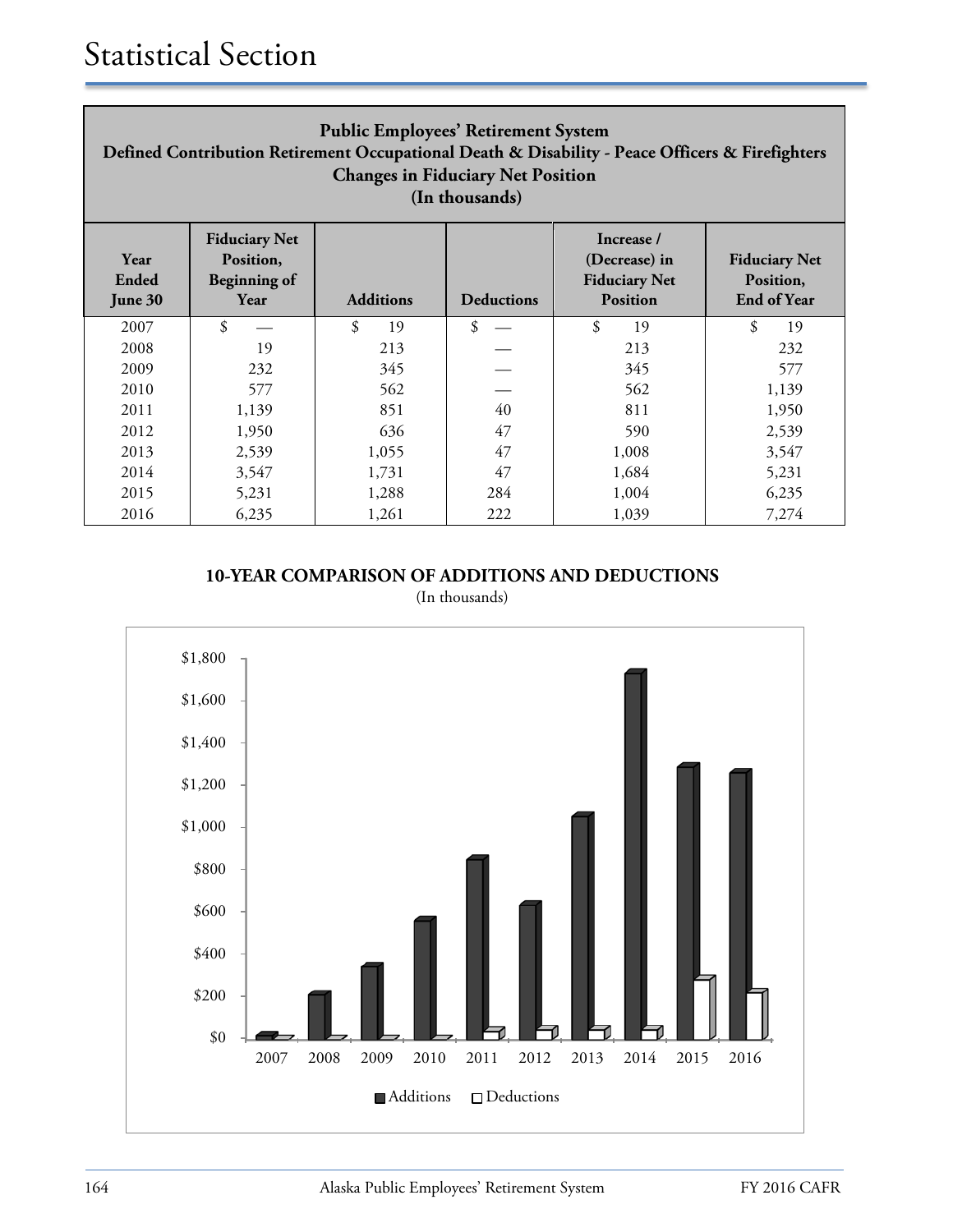| <b>Public Employees' Retirement System</b><br>Defined Contribution Retirement Retiree Medical Plan<br><b>Changes in Fiduciary Net Position</b><br>(In thousands) |                                                                  |                  |                   |                                                                        |                                                         |  |  |
|------------------------------------------------------------------------------------------------------------------------------------------------------------------|------------------------------------------------------------------|------------------|-------------------|------------------------------------------------------------------------|---------------------------------------------------------|--|--|
| Year<br>Ended<br>June 30                                                                                                                                         | <b>Fiduciary Net</b><br>Position,<br><b>Beginning of</b><br>Year | <b>Additions</b> | <b>Deductions</b> | Increase /<br>(Decrease) in<br><b>Fiduciary Net</b><br><b>Position</b> | <b>Fiduciary Net</b><br>Position,<br><b>End of Year</b> |  |  |
| 2007                                                                                                                                                             | $\mathfrak{L}$                                                   | \$1,055          | \$                | \$<br>1,055                                                            | $\mathcal{S}$<br>1,055                                  |  |  |
| 2008                                                                                                                                                             | 1,055                                                            | 1,424            |                   | 1,424                                                                  | 2,479                                                   |  |  |
| 2009                                                                                                                                                             | 2,479                                                            | 2,170            |                   | 2,170                                                                  | 4,649                                                   |  |  |
| 2010                                                                                                                                                             | 4,649                                                            | 3,429            |                   | 3,429                                                                  | 8,078                                                   |  |  |
| 2011                                                                                                                                                             | 8,078                                                            | 4,345            |                   | 4,345                                                                  | 12,423                                                  |  |  |
| 2012                                                                                                                                                             | 12,423                                                           | 3,128            |                   | 3,128                                                                  | 15,551                                                  |  |  |
| 2013                                                                                                                                                             | 15,551                                                           | 5,235<br>10      |                   | 5,225                                                                  | 20,776                                                  |  |  |
| 2014                                                                                                                                                             | 20,776<br>28,568<br>7,802<br>7,792<br>10                         |                  |                   |                                                                        |                                                         |  |  |
| 2015                                                                                                                                                             | 28,568                                                           | 15,819           | 19                | 15,800                                                                 | 44,368                                                  |  |  |
| 2016                                                                                                                                                             | 44,368                                                           | 16,430           | 91                | 16,339                                                                 | 60,707                                                  |  |  |

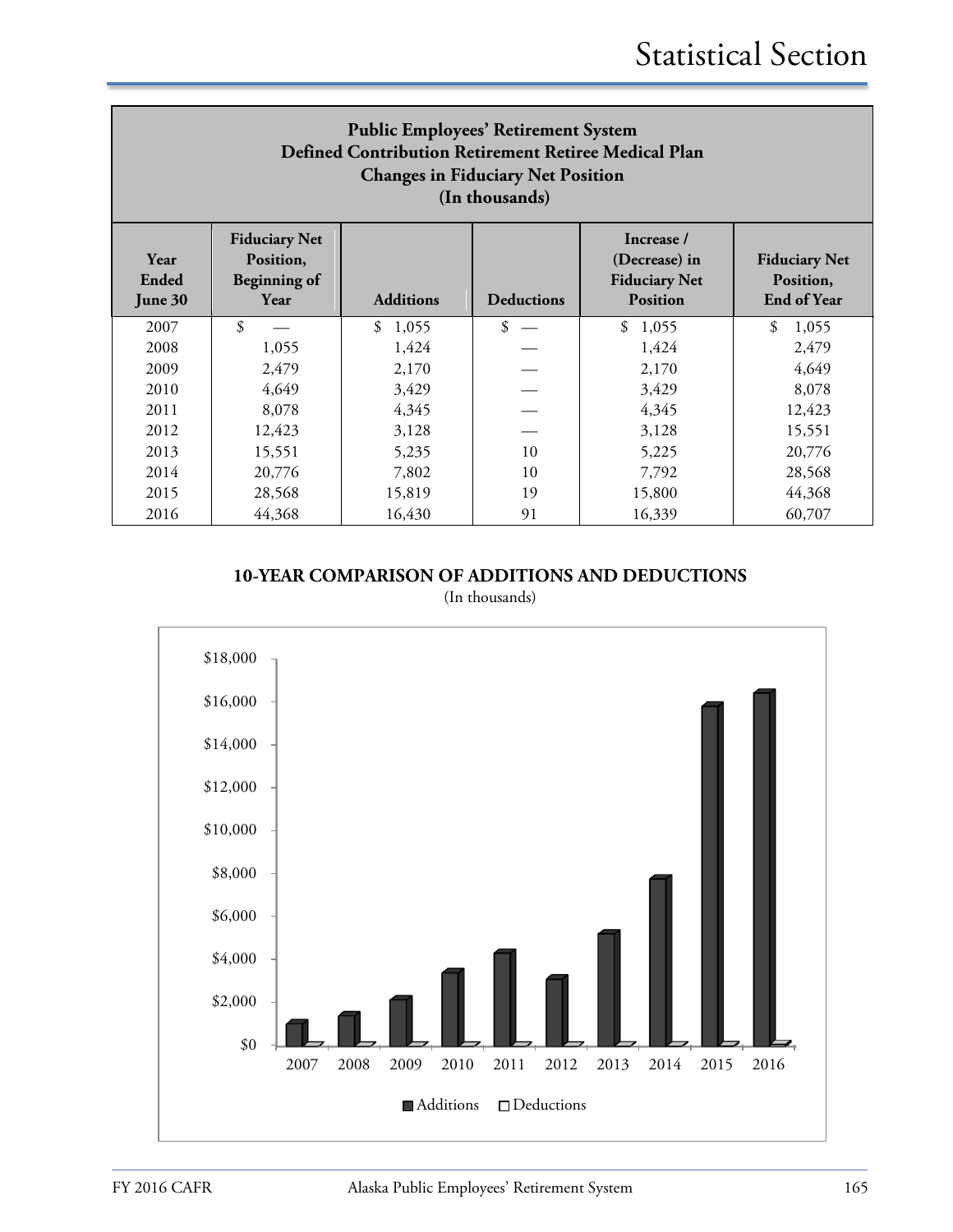| <b>Public Employees' Retirement System</b><br>Defined Contribution Retirement Health Reimbursement Arrangement<br><b>Changes in Fiduciary Net Position</b><br>(In thousands) |                                                                  |                  |                   |                                                                        |                                                         |  |  |
|------------------------------------------------------------------------------------------------------------------------------------------------------------------------------|------------------------------------------------------------------|------------------|-------------------|------------------------------------------------------------------------|---------------------------------------------------------|--|--|
| Year<br>Ended<br>June 30                                                                                                                                                     | <b>Fiduciary Net</b><br>Position,<br><b>Beginning of</b><br>Year | <b>Additions</b> | <b>Deductions</b> | Increase /<br>(Decrease) in<br><b>Fiduciary Net</b><br><b>Position</b> | <b>Fiduciary Net</b><br>Position,<br><b>End of Year</b> |  |  |
| 2007                                                                                                                                                                         | \$                                                               | \$<br>2,536      | \$                | \$<br>2,536                                                            | \$<br>2,536                                             |  |  |
| 2008                                                                                                                                                                         | 2,536                                                            | 5,484            |                   | 5,484                                                                  | 8,020                                                   |  |  |
| 2009                                                                                                                                                                         | 8,020                                                            | 8,414            |                   | 8,414                                                                  | 16,434                                                  |  |  |
| 2010                                                                                                                                                                         | 16,434                                                           | 14,635           |                   | 14,635                                                                 | 31,069                                                  |  |  |
| 2011                                                                                                                                                                         | 31,069                                                           | 23,625           |                   | 23,625                                                                 | 54,694                                                  |  |  |
| 2012                                                                                                                                                                         | 54,694                                                           | 21,022           |                   | 21,022                                                                 | 75,716                                                  |  |  |
| 2013                                                                                                                                                                         | 75,716                                                           | 33,524           | 9                 | 33,515                                                                 | 109,231                                                 |  |  |
| 2014                                                                                                                                                                         | 9<br>48,055<br>48,046<br>109,231<br>157,277                      |                  |                   |                                                                        |                                                         |  |  |
| 2015                                                                                                                                                                         | 157,277                                                          | 36,239           |                   | 36,239                                                                 | 193,516                                                 |  |  |
| 2016                                                                                                                                                                         | 193,516                                                          | 33,568           |                   | 33,568                                                                 | 227,084                                                 |  |  |

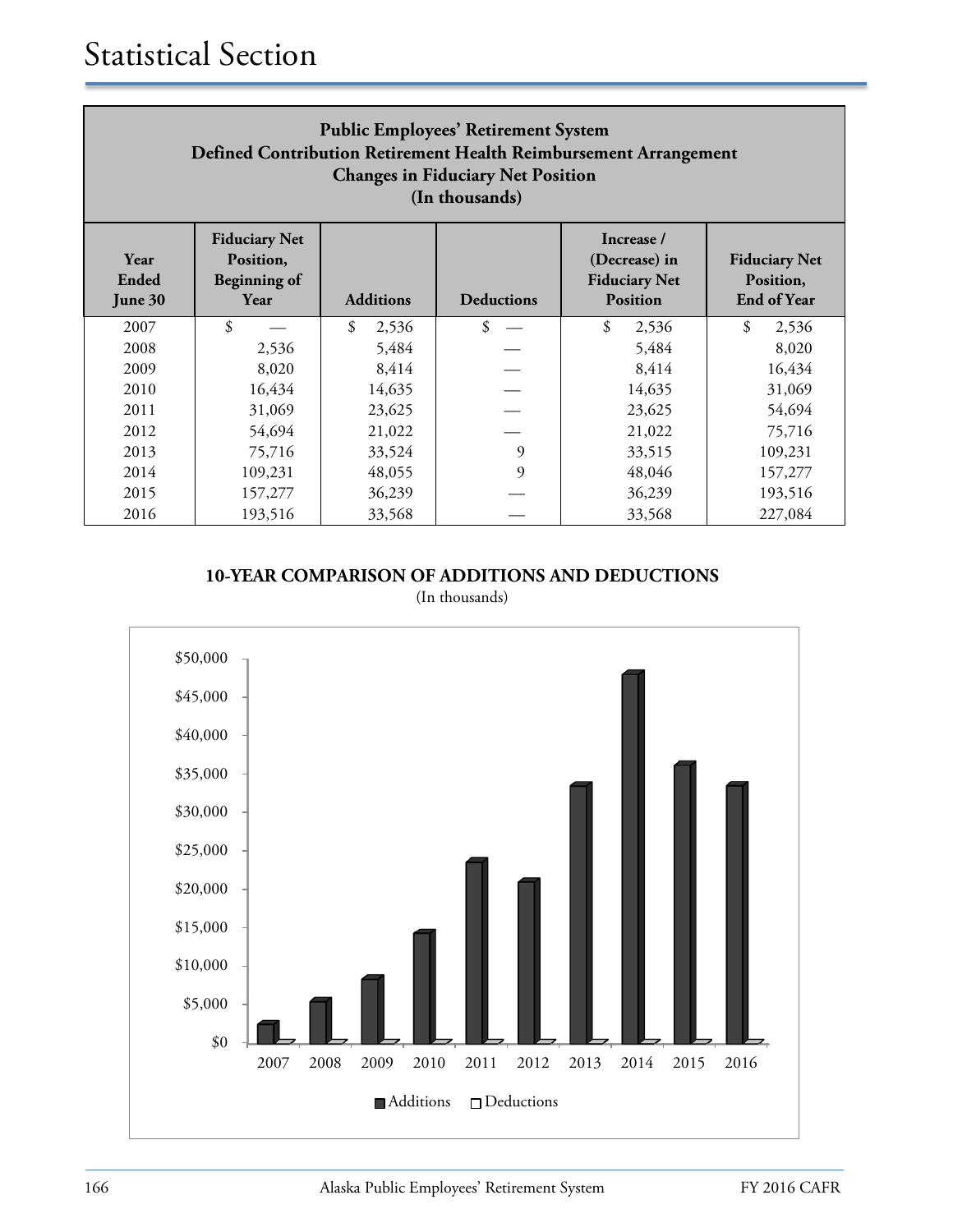| <b>Public Employees' Retirement System</b><br><b>Defined Benefit Pension</b><br><b>Additions by Source</b><br>(In thousands) |                                 |                           |                    |                                              |                                  |                 |  |
|------------------------------------------------------------------------------------------------------------------------------|---------------------------------|---------------------------|--------------------|----------------------------------------------|----------------------------------|-----------------|--|
| Year<br>Ended<br>June 30                                                                                                     | Plan<br>Member<br>Contributions | Employer<br>Contributions | State of<br>Alaska | <b>Net</b><br>Investment<br>Income<br>(Loss) | Other                            | Total           |  |
| 2007                                                                                                                         | $\mathfrak{L}$<br>121,103       | \$<br>335,296             | \$18,582           | \$<br>1,731,393                              | $\boldsymbol{\mathcal{S}}$<br>84 | 2,206,458<br>\$ |  |
| 2008                                                                                                                         | 120,506                         | 100,323                   | 50,875             | (315,290)                                    | 47                               | (43,539)        |  |
| 2009                                                                                                                         | 118,815                         | 113,059                   | 79,681             | (1,671,794)                                  | 22                               | (1,360,217)     |  |
| 2010                                                                                                                         | 123,066                         | 142,157                   | 44,460             | 506,043                                      | 105                              | 815,831         |  |
| 2011                                                                                                                         | 116,270                         | 139,075                   | 65,187             | 1,099,713                                    | 97                               | 1,420,342       |  |
| 2012                                                                                                                         | 112,703                         | 182,695                   | 130,912            | 1,650                                        | 35                               | 427,995         |  |
| 2013                                                                                                                         | 110,808                         | 179,976                   | 164,087            | 738,656                                      | 28                               | 1,193,555       |  |
| 2014                                                                                                                         | 106,565                         | 206,204                   | 176,794            | 1,207,484                                    | 49                               | 1,697,096       |  |
| 2015                                                                                                                         | 100,036                         | 226,136                   | 1,000,000          | 253,311                                      | 36                               | 1,579,519       |  |
| 2016                                                                                                                         | 96,024                          | 235,360                   | 88,586             | (49, 967)                                    | 240                              | 370,243         |  |

**10-YEAR COMPARISON OF ADDITIONS BY SOURCE**

(In thousands)

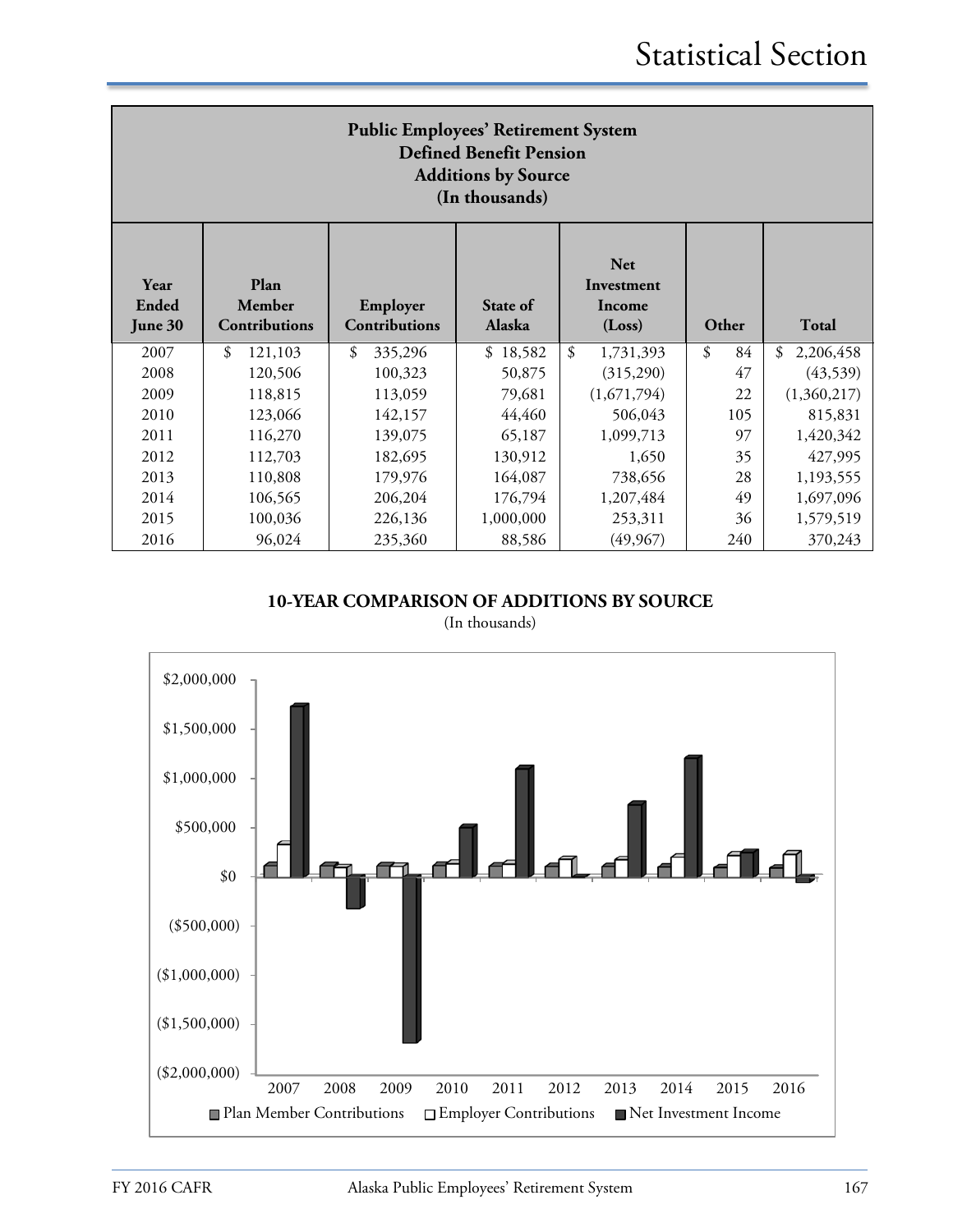| <b>Public Employees' Retirement System</b><br>Defined Contribution Retirement Participant Directed<br><b>Additions by Source</b><br>(In thousands) |                                        |                                  |                                              |       |             |  |
|----------------------------------------------------------------------------------------------------------------------------------------------------|----------------------------------------|----------------------------------|----------------------------------------------|-------|-------------|--|
| Year<br>Ended<br>June 30                                                                                                                           | Plan<br>Member<br><b>Contributions</b> | Employer<br><b>Contributions</b> | <b>Net</b><br>Investment<br>Income<br>(Loss) | Other | Total       |  |
| 2007                                                                                                                                               | \$<br>5,175                            | \$<br>3,413                      | \$<br>359                                    | \$    | \$<br>8,947 |  |
| 2008                                                                                                                                               | 13,171                                 | 8,221                            | (2,294)                                      |       | 19,098      |  |
| 2009                                                                                                                                               | 21,735                                 | 13,470                           | (4,349)                                      |       | 30,856      |  |
| 2010                                                                                                                                               | 29,246                                 | 18,258                           | 3,404                                        |       | 50,908      |  |
| 2011                                                                                                                                               | 36,831                                 | 22,976                           | 28,264                                       | 13    | 88,084      |  |
| 2012                                                                                                                                               | 44,903                                 | 27,938                           | (280)                                        |       | 72,561      |  |
| 2013                                                                                                                                               | 53,843                                 | 29,519                           | 41,098                                       | 4     | 124,464     |  |
| 2014                                                                                                                                               | 61,989                                 | 33,942                           | 74,031                                       | 21    | 169,983     |  |
| 2015                                                                                                                                               | 70,462                                 | 38,949                           | 11,931                                       |       | 121,343     |  |
| 2016                                                                                                                                               | 77,196                                 | 43,350                           | 1,168                                        | 157   | 121,871     |  |

(In thousands)

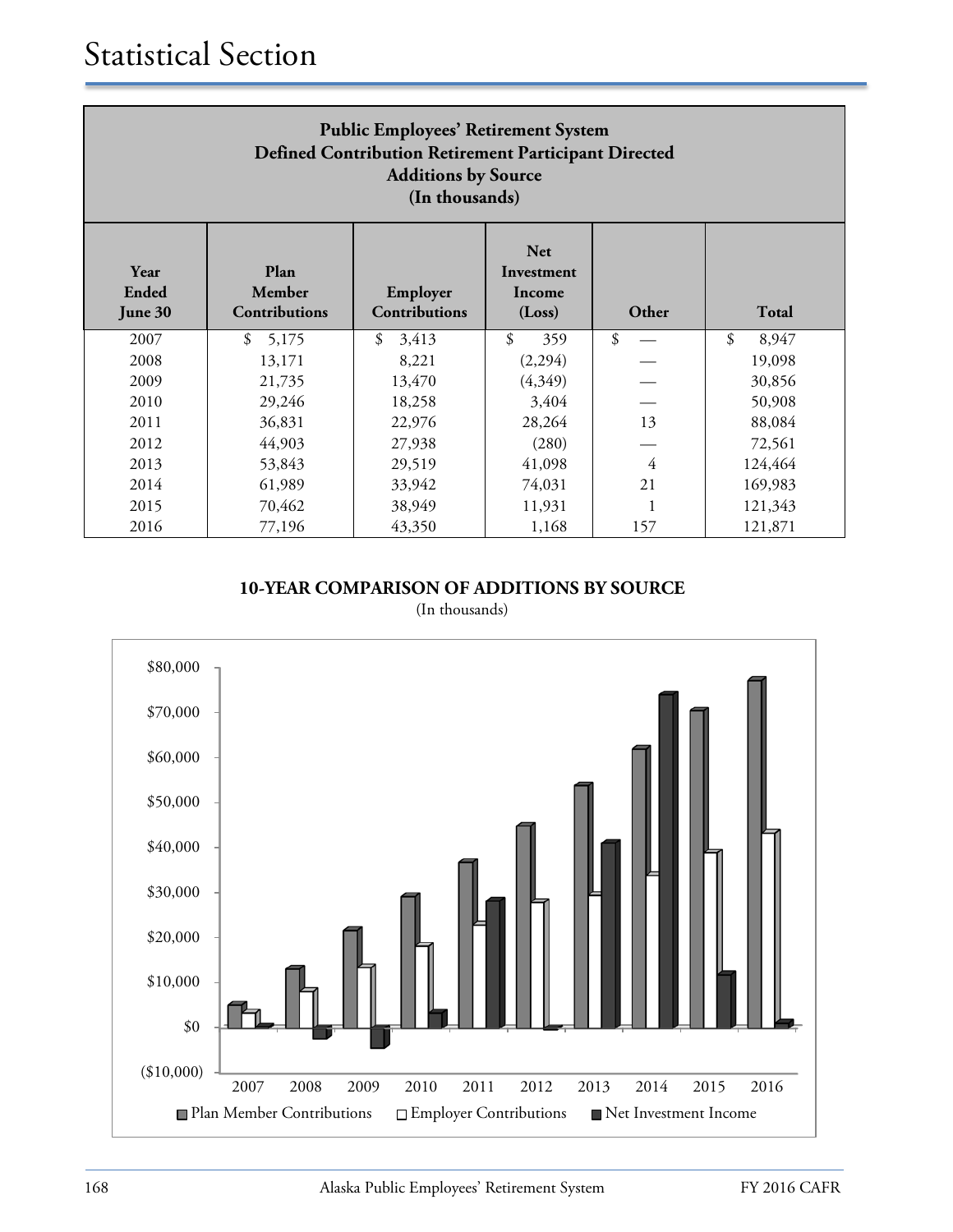| <b>Public Employees' Retirement System</b><br>Defined Benefit Alaska Retiree Healthcare Trust<br><b>Additions by Source</b><br>(In thousands) |                            |                                  |                    |                                              |                               |         |              |  |
|-----------------------------------------------------------------------------------------------------------------------------------------------|----------------------------|----------------------------------|--------------------|----------------------------------------------|-------------------------------|---------|--------------|--|
| Year<br>Ended<br>June 30                                                                                                                      | Plan<br>Member<br>Premiums | Employer<br><b>Contributions</b> | State of<br>Alaska | <b>Net</b><br>Investment<br>Income<br>(Loss) | <b>Net</b><br><b>Transfer</b> | Other   | <b>Total</b> |  |
| 2008                                                                                                                                          | 474<br>$\mathcal{S}$       | \$263,755                        | \$134,125          | \$(18,803)                                   | \$3,490,576                   | \$      | \$3,870,127  |  |
| 2009                                                                                                                                          | 523                        | 266,481                          | 161,919            | (512,999)                                    |                               | 8,758   | (75,318)     |  |
| 2010                                                                                                                                          | 475                        | 250,190                          | 63,493             | 372,712                                      |                               | 456,391 | 1,143,261    |  |
| 2011                                                                                                                                          | 557                        | 261,534                          | 100,654            | 871,221                                      |                               | 12,650  | 1,246,616    |  |
| 2012                                                                                                                                          | 627                        | 223,243                          | 111,698            | 31,815                                       |                               | 31,889  | 399,272      |  |
| 2013                                                                                                                                          | 635                        | 229,990                          | 143,215            | 652,118                                      |                               | 10,436  | 1,036,394    |  |
| 2014                                                                                                                                          | 717                        | 204,779                          | 135,679            | 1,092,212                                    |                               | 17,368  | 1,450,755    |  |
| 2015                                                                                                                                          | 656                        | 171,028                          |                    | 206,713                                      |                               | 46,983  | 425,380      |  |
| 2016                                                                                                                                          | 621                        | 155,630                          | 37,934             | (38, 442)                                    |                               | 31,566  | 187,309      |  |

(In thousands)

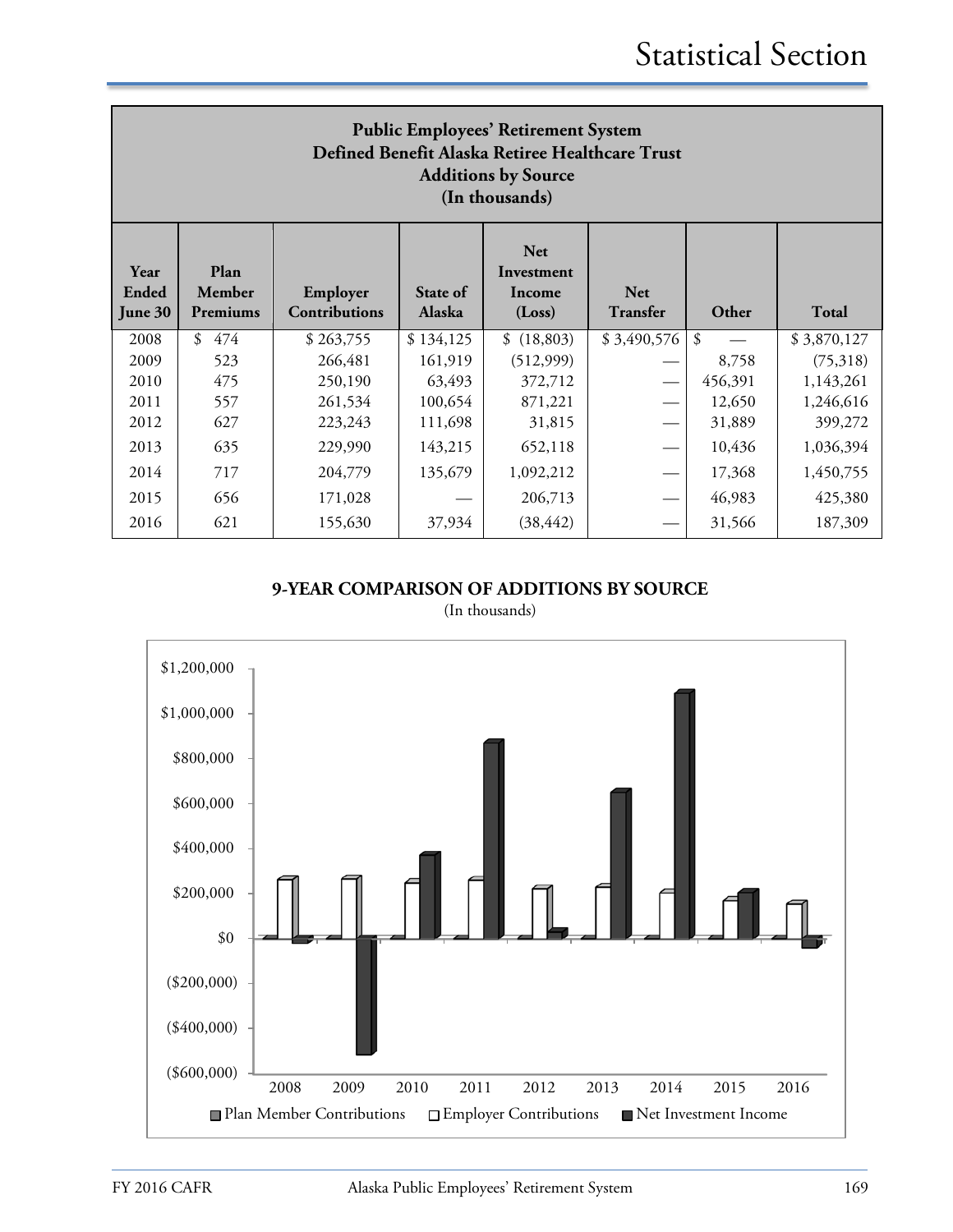| <b>Public Employees' Retirement System</b><br>Defined Contribution Retirement Occupational Death & Disability - All Other<br><b>Additions by Source</b><br>(In thousands) |                                  |                                           |                      |  |  |  |  |
|---------------------------------------------------------------------------------------------------------------------------------------------------------------------------|----------------------------------|-------------------------------------------|----------------------|--|--|--|--|
| Plan<br>Ended<br>June 30                                                                                                                                                  | Employer<br><b>Contributions</b> | <b>Net Investment</b><br>Income<br>(Loss) | Total                |  |  |  |  |
| 2007                                                                                                                                                                      | \$<br>162                        | \$<br>4                                   | $\mathcal{S}$<br>166 |  |  |  |  |
| 2008                                                                                                                                                                      | 847                              | (40)                                      | 807                  |  |  |  |  |
| 2009                                                                                                                                                                      | 1,390                            | (217)                                     | 1,173                |  |  |  |  |
| 2010                                                                                                                                                                      | 980                              | 191                                       | 1,171                |  |  |  |  |
| 2011                                                                                                                                                                      | 1,275                            | 759                                       | 2,034                |  |  |  |  |
| 2012                                                                                                                                                                      | 1,000                            | 111                                       | 1,111                |  |  |  |  |
| 2013                                                                                                                                                                      | 834                              | 828                                       | 1,662                |  |  |  |  |
| 2014                                                                                                                                                                      | 1,371                            | 1,583                                     | 2,954                |  |  |  |  |
| 2015                                                                                                                                                                      | 1,709                            | 388                                       | 2,097                |  |  |  |  |
| 2016                                                                                                                                                                      | 1,862                            | 3                                         | 1,865                |  |  |  |  |

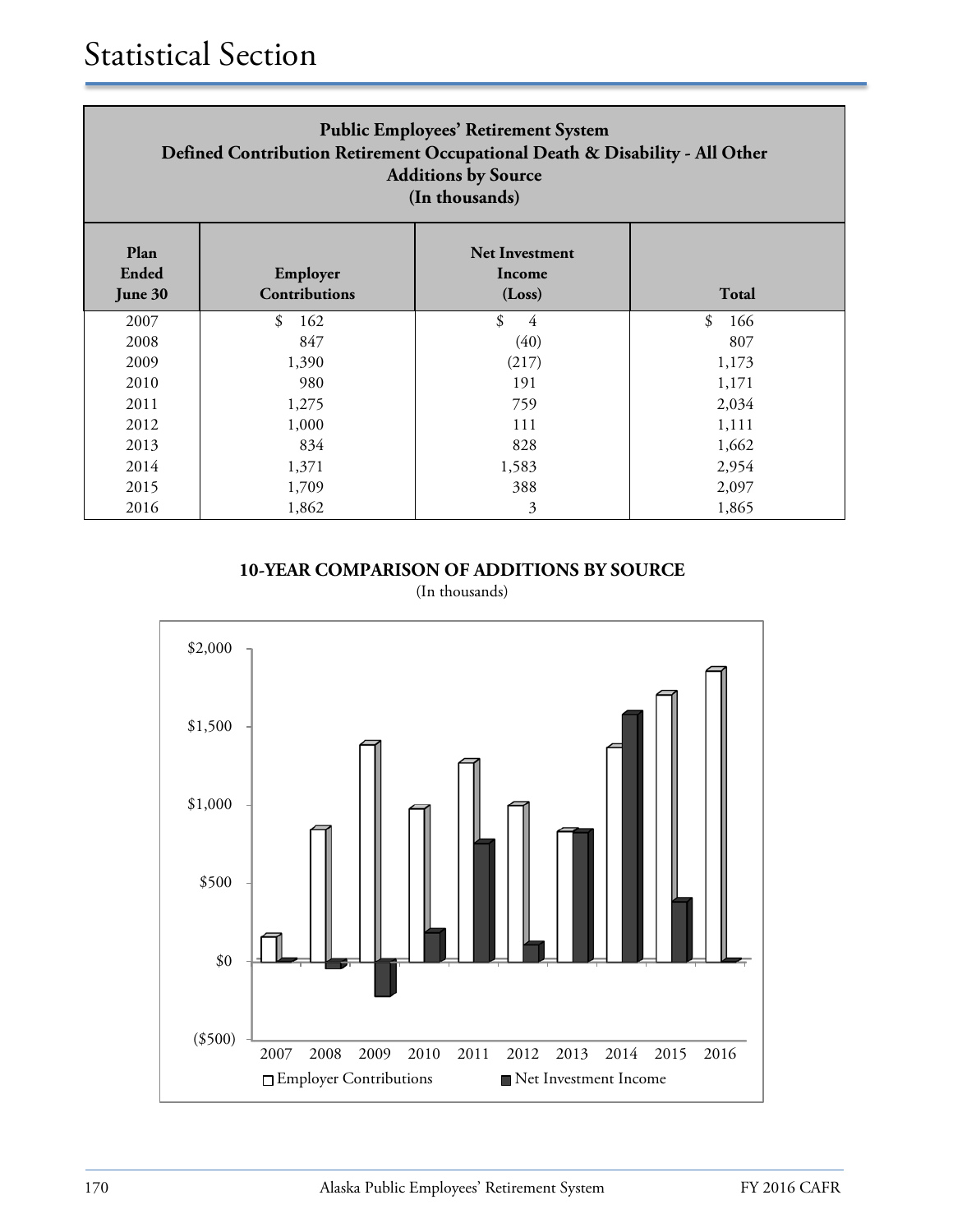| <b>Public Employees' Retirement System</b><br>Defined Contribution Retirement Occupational Death & Disability - Peace Officers & Firefighters<br><b>Additions by Source</b><br>(In thousands) |               |          |      |          |  |  |  |
|-----------------------------------------------------------------------------------------------------------------------------------------------------------------------------------------------|---------------|----------|------|----------|--|--|--|
| Plan<br><b>Net Investment</b><br>Ended<br><b>Plan Member</b><br>Employer<br>Income<br>Contributions<br><b>Contributions</b><br>Total<br>June 30<br>(Loss)                                     |               |          |      |          |  |  |  |
| 2007                                                                                                                                                                                          | $\frac{1}{2}$ | \$<br>19 | \$   | \$<br>19 |  |  |  |
| 2008                                                                                                                                                                                          |               | 216      | (3)  | 213      |  |  |  |
| 2009                                                                                                                                                                                          |               | 397      | (52) | 345      |  |  |  |
| 2010                                                                                                                                                                                          |               | 515      | 47   | 562      |  |  |  |
| 2011                                                                                                                                                                                          | 6             | 577      | 268  | 851      |  |  |  |
| 2012                                                                                                                                                                                          | 8             | 582      | 47   | 637      |  |  |  |
| 2013                                                                                                                                                                                          | 8             | 707      | 340  | 1,055    |  |  |  |
| 2014                                                                                                                                                                                          | 8             | 1,001    | 722  | 1,731    |  |  |  |
| 2015                                                                                                                                                                                          | 14            | 1,081    | 193  | 1,288    |  |  |  |
| 2016                                                                                                                                                                                          | 14            | 1,242    | 5    | 1,261    |  |  |  |

**10-YEAR COMPARISON OF ADDITIONS BY SOURCE**

(In thousands)

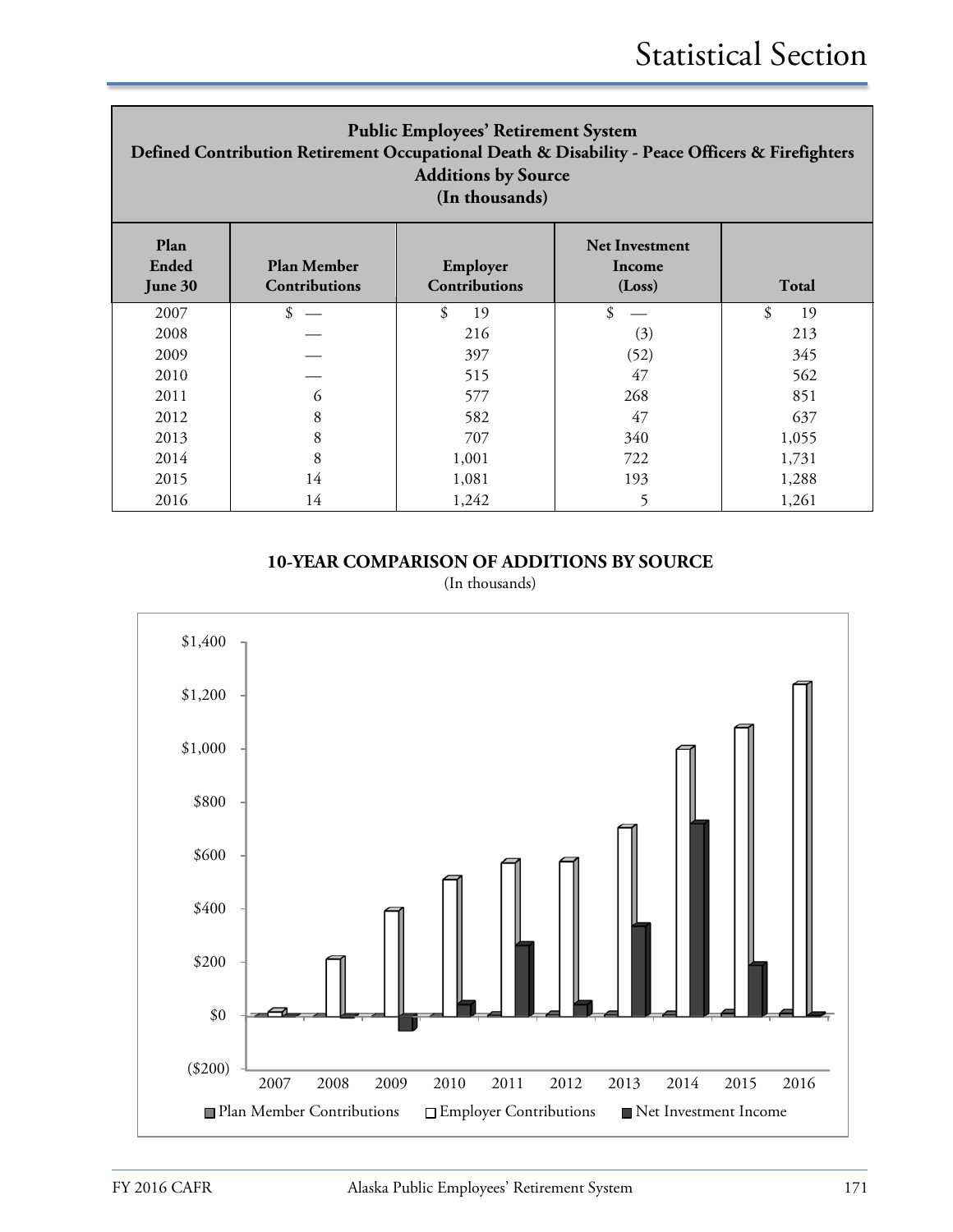| <b>Public Employees' Retirement System</b><br>Defined Contribution Retirement Retiree Medical Plan<br><b>Additions by Source</b><br>(In thousands) |         |          |             |  |  |  |
|----------------------------------------------------------------------------------------------------------------------------------------------------|---------|----------|-------------|--|--|--|
| Plan<br><b>Net Investment</b><br>Ended<br>Employer<br>Income<br><b>Contributions</b><br>Total<br>(Loss)<br>June 30                                 |         |          |             |  |  |  |
| 2007                                                                                                                                               | \$1,028 | \$<br>27 | 1,055<br>\$ |  |  |  |
| 2008                                                                                                                                               | 1,561   | (137)    | 1,424       |  |  |  |
| 2009                                                                                                                                               | 2,667   | (497)    | 2,170       |  |  |  |
| 2010                                                                                                                                               | 3,031   | 398      | 3,429       |  |  |  |
| 2011                                                                                                                                               | 2,527   | 1,818    | 4,345       |  |  |  |
| 2012                                                                                                                                               | 2,850   | 278      | 3,128       |  |  |  |
| 2013                                                                                                                                               | 3,195   | 2,040    | 5,235       |  |  |  |
| 2014                                                                                                                                               | 3,708   | 4,094    | 7,802       |  |  |  |
| 2015                                                                                                                                               | 14,552  | 1,267    | 15,819      |  |  |  |
| 2016                                                                                                                                               | 16,184  | 246      | 16,430      |  |  |  |

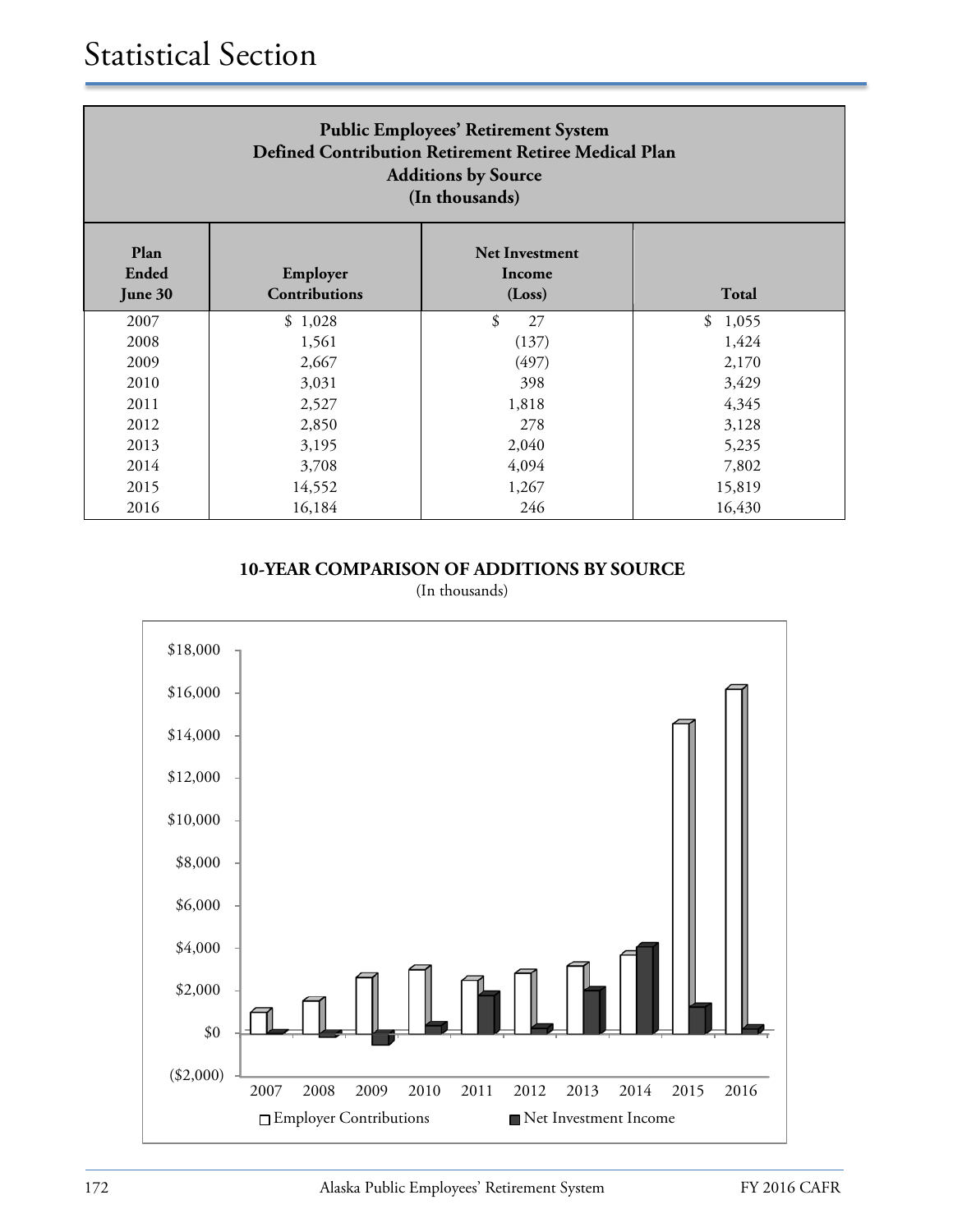| <b>Public Employees' Retirement System</b><br>Defined Contribution Retirement Health Reimbursement Arrangement<br><b>Additions by Source</b><br>(In thousands) |                                  |                                           |             |  |  |
|----------------------------------------------------------------------------------------------------------------------------------------------------------------|----------------------------------|-------------------------------------------|-------------|--|--|
| Plan<br><b>Ended</b><br>June 30                                                                                                                                | Employer<br><b>Contributions</b> | <b>Net Investment</b><br>Income<br>(Loss) | Total       |  |  |
| 2007                                                                                                                                                           | 2,465<br>\$                      | \$<br>71                                  | \$<br>2,536 |  |  |
| 2008                                                                                                                                                           | 5,902                            | (418)                                     | 5,484       |  |  |
| 2009                                                                                                                                                           | 9,988                            | (1, 574)                                  | 8,414       |  |  |
| 2010                                                                                                                                                           | 13,304                           | 1,331                                     | 14,635      |  |  |
| 2011                                                                                                                                                           | 16,317                           | 7,308                                     | 23,625      |  |  |
| 2012                                                                                                                                                           | 19,547                           | 1,475                                     | 21,022      |  |  |
| 2013                                                                                                                                                           | 23,289                           | 10,235                                    | 33,524      |  |  |
| 2014                                                                                                                                                           | 26,128                           | 21,927                                    | 48,055      |  |  |
| 2015                                                                                                                                                           | 30,426                           | 5,813                                     | 36,239      |  |  |
| 2016                                                                                                                                                           | 33,351                           | 217                                       | 33,568      |  |  |

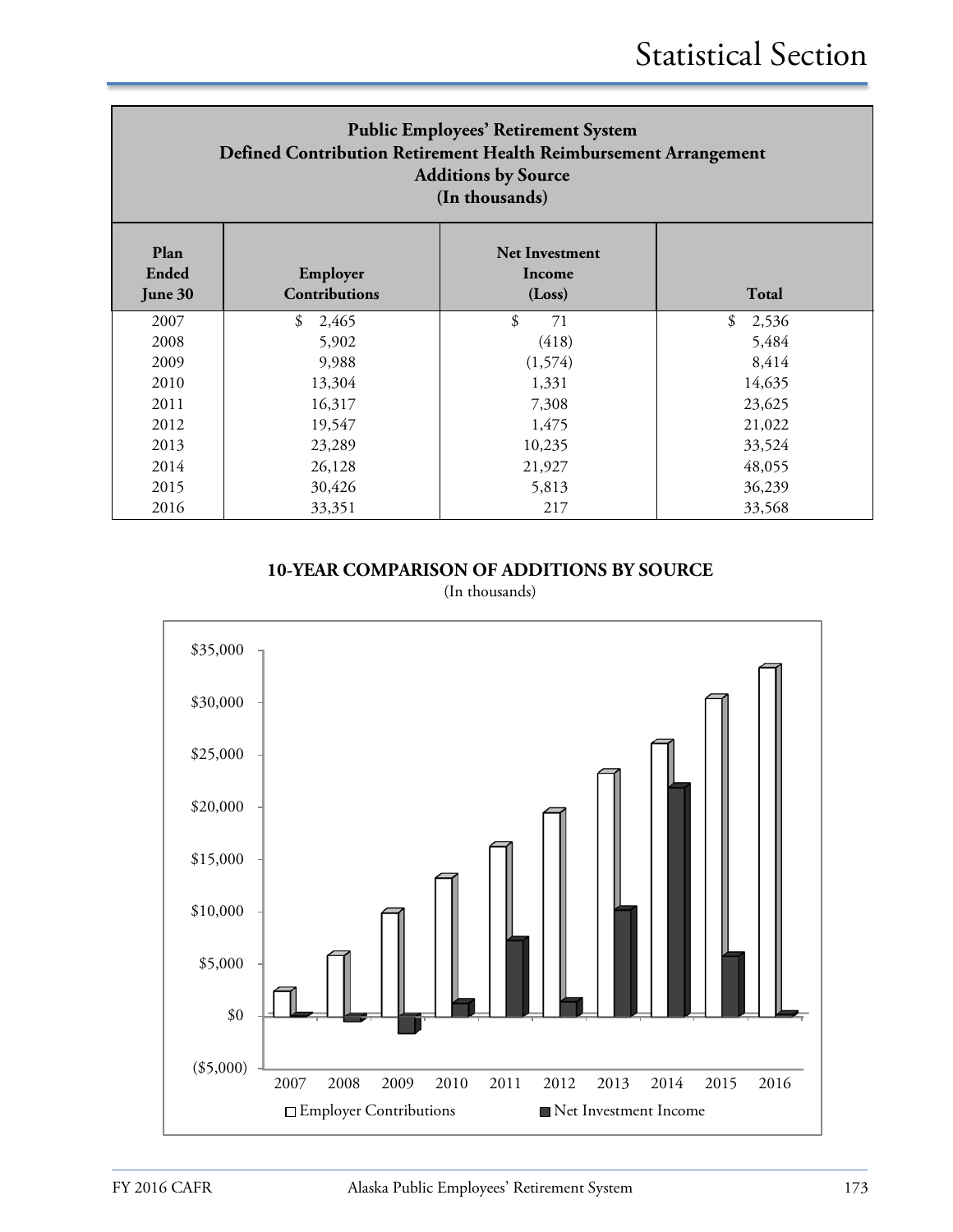| <b>Public Employees' Retirement System</b><br><b>Defined Benefit Pension</b><br><b>Deductions by Type</b><br>(In thousands)                                     |           |           |          |             |           |               |  |
|-----------------------------------------------------------------------------------------------------------------------------------------------------------------|-----------|-----------|----------|-------------|-----------|---------------|--|
| Year<br><b>Refunds</b> of<br>Ended<br>Pension<br>Healthcare<br><b>Contributions</b><br>Transfer<br><b>Total</b><br><b>Benefits</b><br>Administrative<br>June 30 |           |           |          |             |           |               |  |
| 2007                                                                                                                                                            | \$410,545 | \$224,553 | \$14,621 | 6,246<br>\$ | \$        | \$<br>655,965 |  |
| 2008                                                                                                                                                            | 439,123   |           | 14,333   | 6,585       | 3,490,576 | 3,950,617     |  |
| 2009                                                                                                                                                            | 466,085   |           | 12,498   | 6,568       |           | 485,151       |  |
| 2010                                                                                                                                                            | 496,015   |           | 12,364   | 6,365       |           | 514,744       |  |
| 2011                                                                                                                                                            | 525,277   |           | 11,923   | 6,744       |           | 543,944       |  |
| 2012                                                                                                                                                            | 559,977   |           | 10,906   | 6,743       |           | 577,626       |  |
| 2013                                                                                                                                                            | 599,318   |           | 10,929   | 7,120       |           | 617,367       |  |
| 2014                                                                                                                                                            | 640,518   |           | 11,399   | 8,223       |           | 660,140       |  |
| 2015                                                                                                                                                            | 686,493   |           | 10,049   | 7,553       |           | 704,095       |  |
| 2016                                                                                                                                                            | 732,141   |           | 10,034   | 7,243       |           | 749,418       |  |

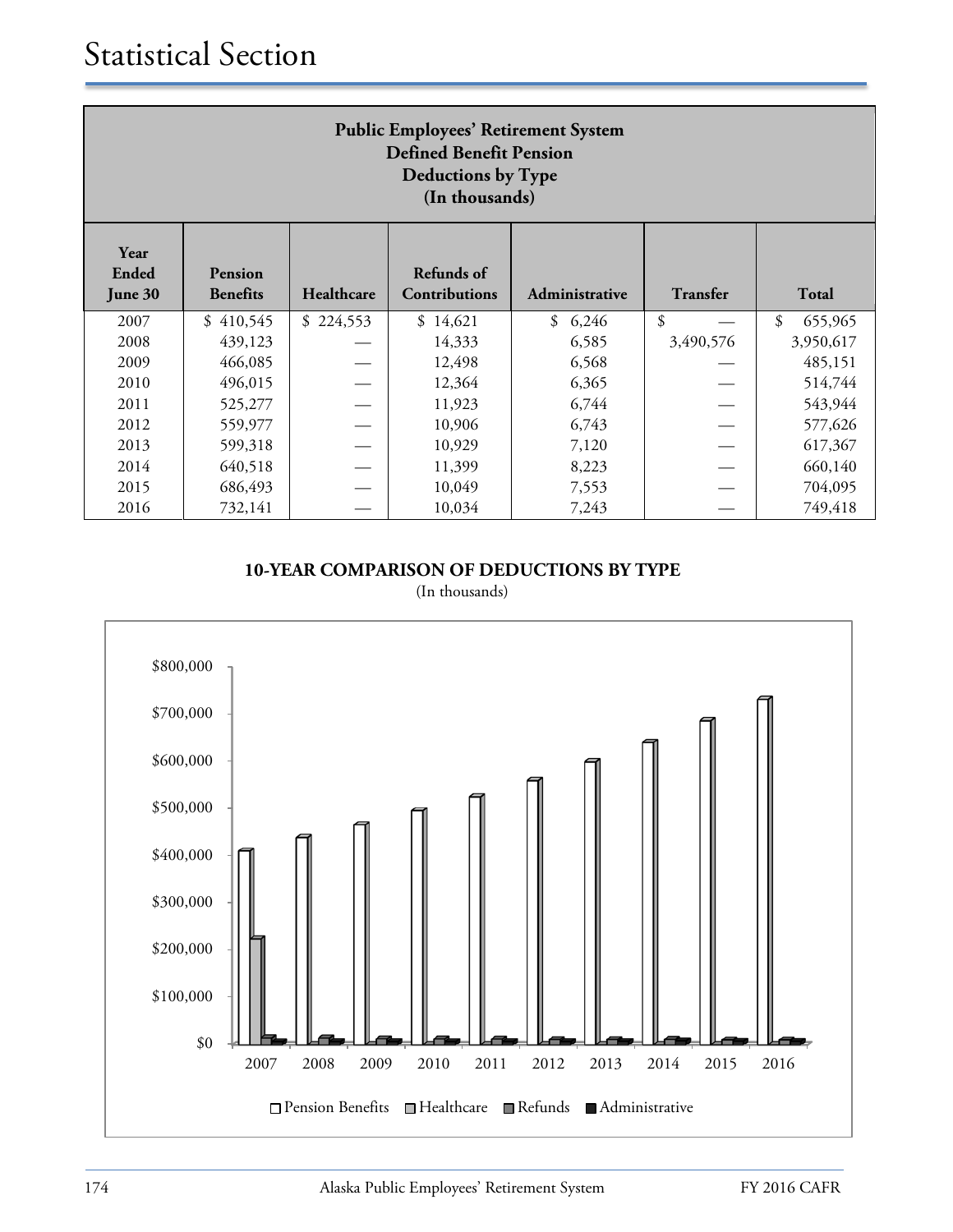| <b>Public Employees' Retirement System</b><br>Defined Contribution Retirement Participant Directed<br><b>Deductions by Type</b><br>(In thousands)                   |           |          |       |           |  |  |
|---------------------------------------------------------------------------------------------------------------------------------------------------------------------|-----------|----------|-------|-----------|--|--|
| Plan<br><b>Ended</b><br>Refund of<br><b>Prior Year Forfeiture</b><br><b>Contributions</b><br>Payable Adjustment<br><b>Total</b><br>June 30<br><b>Administrative</b> |           |          |       |           |  |  |
| 2007                                                                                                                                                                | \$<br>332 | \$<br>31 | \$    | \$<br>363 |  |  |
| 2008                                                                                                                                                                | 826       | 169      |       | 995       |  |  |
| 2009                                                                                                                                                                | 1,386     | 146      |       | 1,532     |  |  |
| 2010                                                                                                                                                                | 3,029     | 335      |       | 3,364     |  |  |
| 2011                                                                                                                                                                | 6,273     | 1,664    |       | 7,937     |  |  |
| 2012                                                                                                                                                                | 9,230     | 1,462    |       | 10,692    |  |  |
| 2013                                                                                                                                                                | 12,872    | 1,879    | 9,166 | 23,917    |  |  |
| 2014                                                                                                                                                                | 19,104    | 2,324    |       | 21,428    |  |  |
| 2015                                                                                                                                                                | 24,067    | 2,487    |       | 26,554    |  |  |
| 2016                                                                                                                                                                | 30,709    | 2,506    |       | 33,215    |  |  |

**10-YEAR COMPARISON OF DEDUCTIONS BY TYPE**



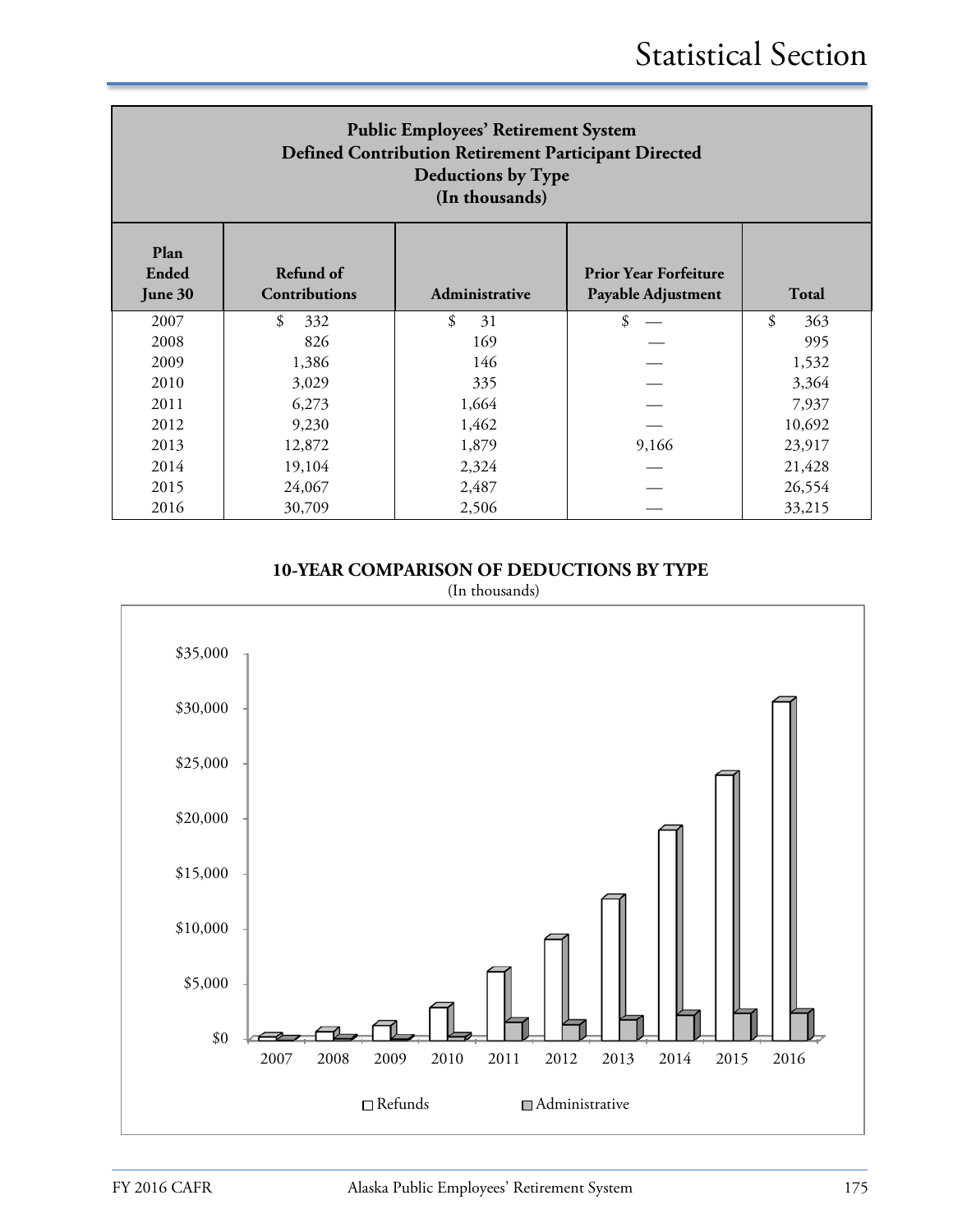| <b>Public Employees' Retirement System</b><br>Defined Benefit Alaska Retiree Healthcare Trust<br><b>Deductions by Type</b><br>(In thousands) |          |             |        |          |  |  |  |
|----------------------------------------------------------------------------------------------------------------------------------------------|----------|-------------|--------|----------|--|--|--|
| Plan<br>Ended<br>Legal<br>Healthcare<br><b>Settlement Fees</b><br>Total<br>June 30<br>Administrative                                         |          |             |        |          |  |  |  |
| 2008                                                                                                                                         | \$77,074 | \$<br>1,948 | \$     | \$79,022 |  |  |  |
| 2009                                                                                                                                         | 256,408  | 14,004      |        | 270,412  |  |  |  |
| 2010                                                                                                                                         | 312,901  | 8,226       | 86,428 | 407,555  |  |  |  |
| 2011                                                                                                                                         | 299,196  | 7,806       |        | 307,002  |  |  |  |
| 2012                                                                                                                                         | 399,923  | 8,229       |        | 348,152  |  |  |  |
| 2013                                                                                                                                         | 370,314  | 8,325       |        | 378,639  |  |  |  |
| 2014                                                                                                                                         | 355,487  | 11,679      |        | 367,166  |  |  |  |
| 2015                                                                                                                                         | 361,930  | 14,647      |        | 376,577  |  |  |  |
| 2016                                                                                                                                         | 401,233  | 14,785      |        | 416,018  |  |  |  |

**9-YEAR COMPARISON OF DEDUCTIONS BY TYPE**

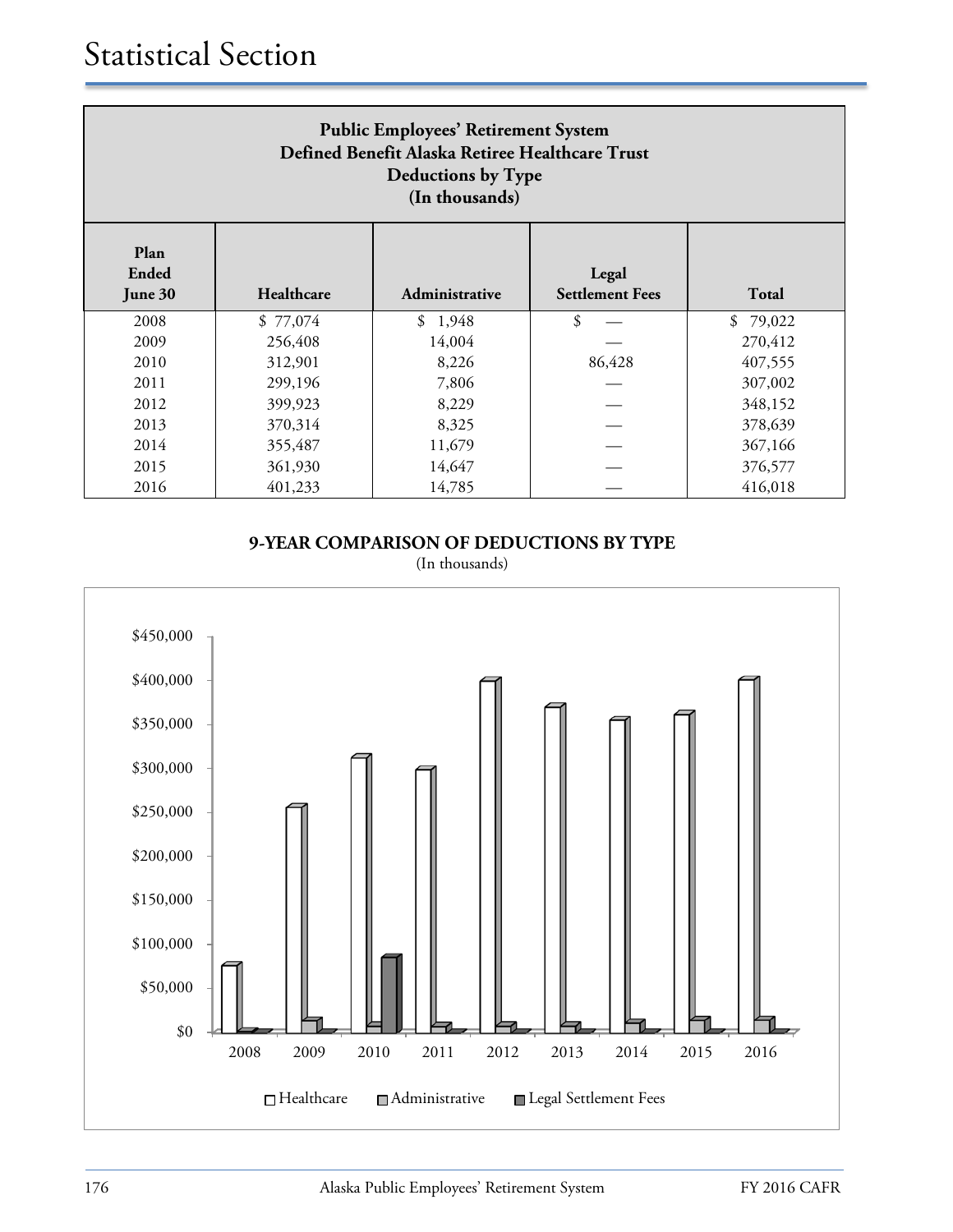| <b>Public Employees' Retirement System</b><br>Defined Contribution Retirement Occupational Death & Disability - All Other<br>Deductions by Type<br>(In thousands) |                            |                |              |  |  |
|-------------------------------------------------------------------------------------------------------------------------------------------------------------------|----------------------------|----------------|--------------|--|--|
| Plan<br>Ended<br>June 30                                                                                                                                          | Pension<br><b>Benefits</b> | Administrative | <b>Total</b> |  |  |
| 2008                                                                                                                                                              | \$                         | \$             | \$           |  |  |
| 2009                                                                                                                                                              |                            |                |              |  |  |
| 2010                                                                                                                                                              |                            |                |              |  |  |
| 2011                                                                                                                                                              |                            |                |              |  |  |
| 2012                                                                                                                                                              |                            |                |              |  |  |
| 2013                                                                                                                                                              | 50                         |                | 50           |  |  |
| 2014                                                                                                                                                              | 77                         |                | 77           |  |  |
| 2015                                                                                                                                                              | 96                         | 15             | 111          |  |  |
| 2016                                                                                                                                                              | 123                        | 7              | 130          |  |  |

**9-YEAR COMPARISON OF DEDUCTIONS BY TYPE**

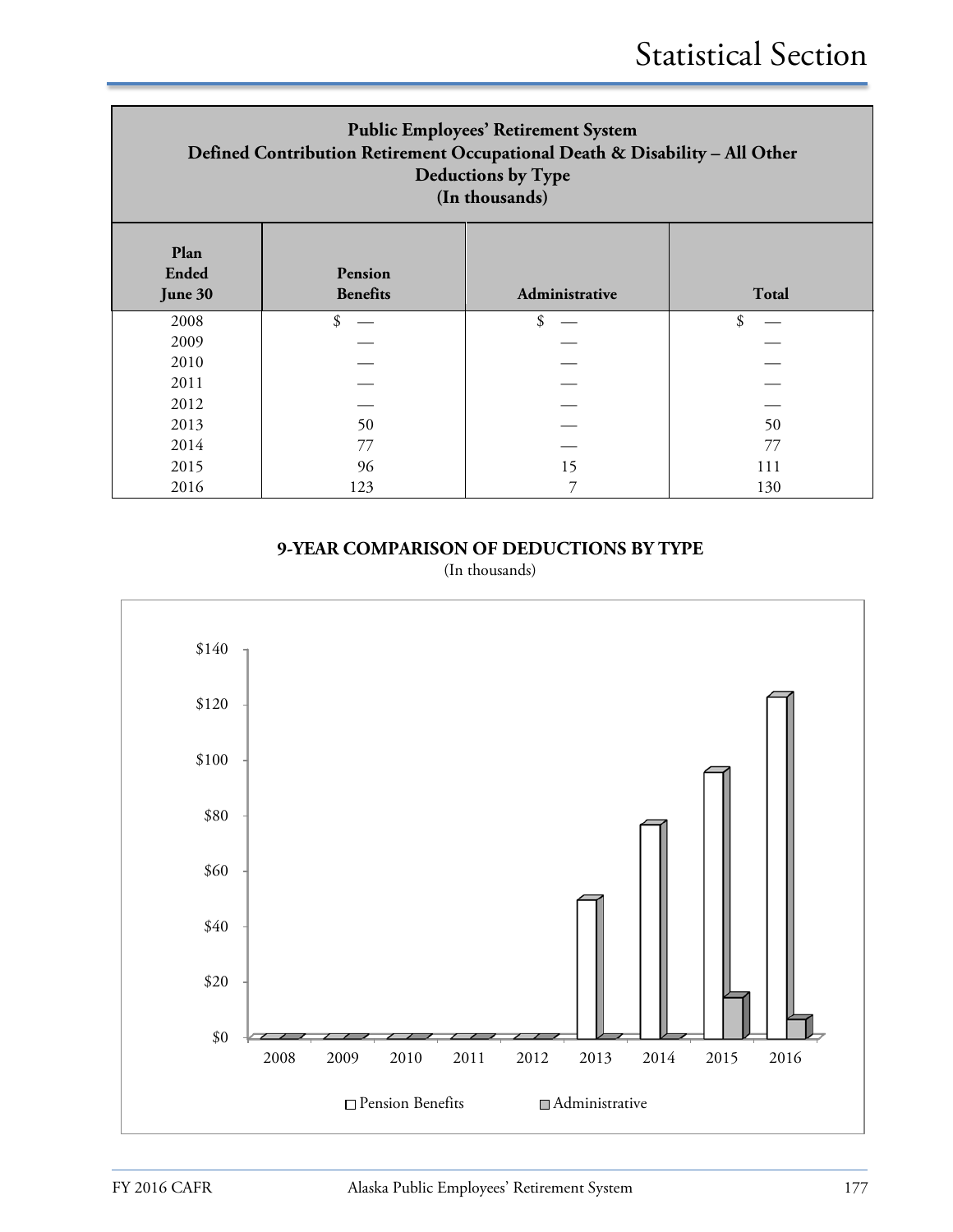| <b>Public Employees' Retirement System</b><br>Defined Contribution Retirement Occupational Death & Disability - Peace Officers & Firefighters<br><b>Deductions by Type</b><br>(In thousands) |                            |                |              |  |
|----------------------------------------------------------------------------------------------------------------------------------------------------------------------------------------------|----------------------------|----------------|--------------|--|
| Plan<br><b>Ended</b><br>June 30                                                                                                                                                              | Pension<br><b>Benefits</b> | Administrative | <b>Total</b> |  |
| 2008                                                                                                                                                                                         | \$                         | \$             | \$           |  |
| 2009                                                                                                                                                                                         |                            |                |              |  |
| 2010                                                                                                                                                                                         |                            |                |              |  |
| 2011                                                                                                                                                                                         | 40                         |                | 40           |  |
| 2012                                                                                                                                                                                         | 47                         |                | 47           |  |
| 2013                                                                                                                                                                                         | 47                         |                | 47           |  |
| 2014                                                                                                                                                                                         | 47                         |                | 47           |  |
| 2015                                                                                                                                                                                         | 267                        | 17             | 284          |  |
| 2016                                                                                                                                                                                         | 215                        |                | 222          |  |

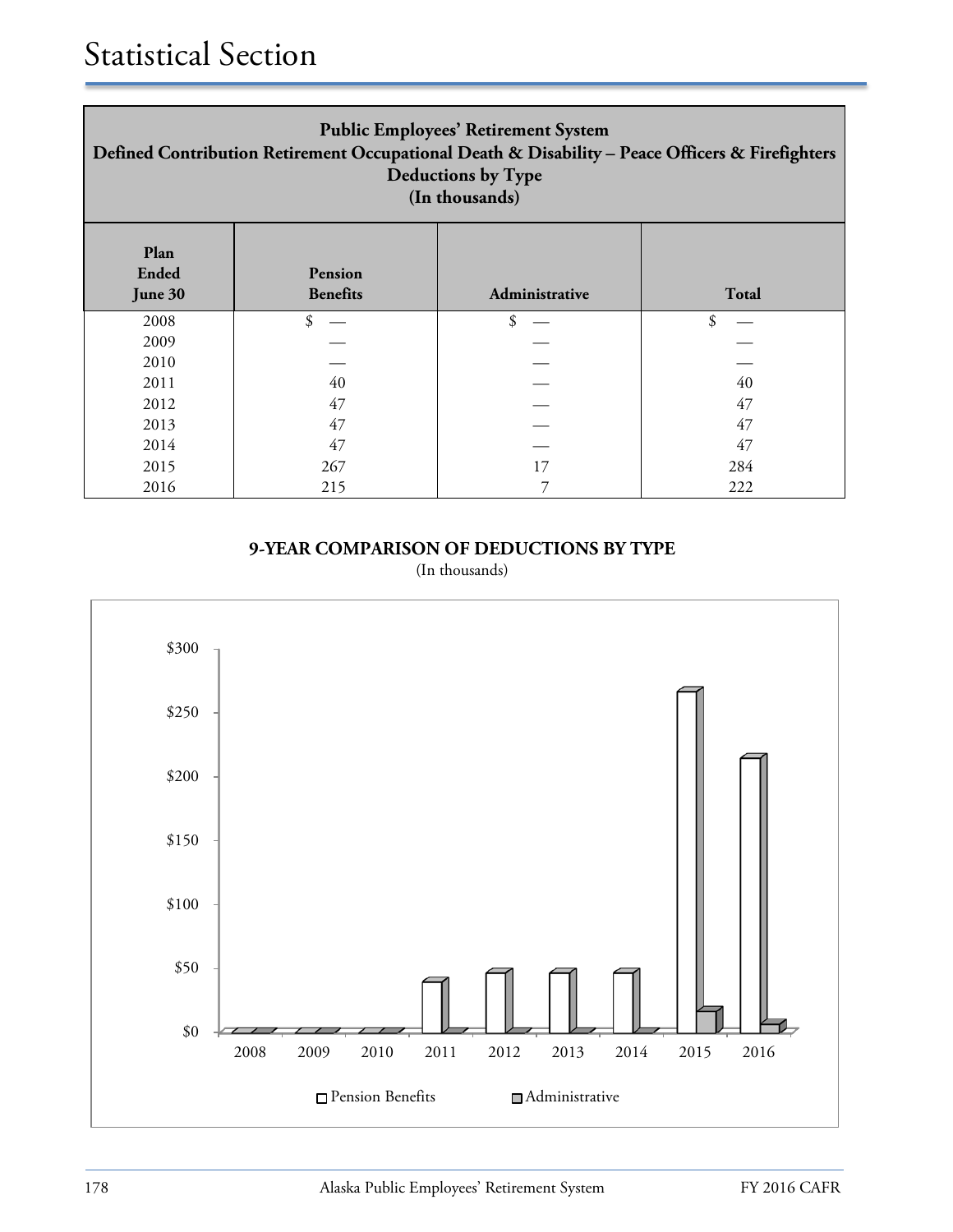| <b>Public Employees' Retirement System</b><br>Defined Contribution Retirement Retiree Medical Plan<br><b>Deductions by Type</b><br>(In thousands) |    |    |    |  |  |  |
|---------------------------------------------------------------------------------------------------------------------------------------------------|----|----|----|--|--|--|
| Plan<br><b>Ended</b><br>Healthcare<br>Administrative<br><b>Total</b><br>June 30                                                                   |    |    |    |  |  |  |
| 2008                                                                                                                                              | \$ | \$ | \$ |  |  |  |
| 2009                                                                                                                                              |    |    |    |  |  |  |
| 2010                                                                                                                                              |    |    |    |  |  |  |
| 2011                                                                                                                                              |    |    |    |  |  |  |
| 2012                                                                                                                                              |    |    |    |  |  |  |
| 2013                                                                                                                                              |    | 10 | 10 |  |  |  |
| 2014                                                                                                                                              |    | 10 | 10 |  |  |  |
| 2015                                                                                                                                              |    | 19 | 19 |  |  |  |
| 2016                                                                                                                                              |    | 91 | 91 |  |  |  |

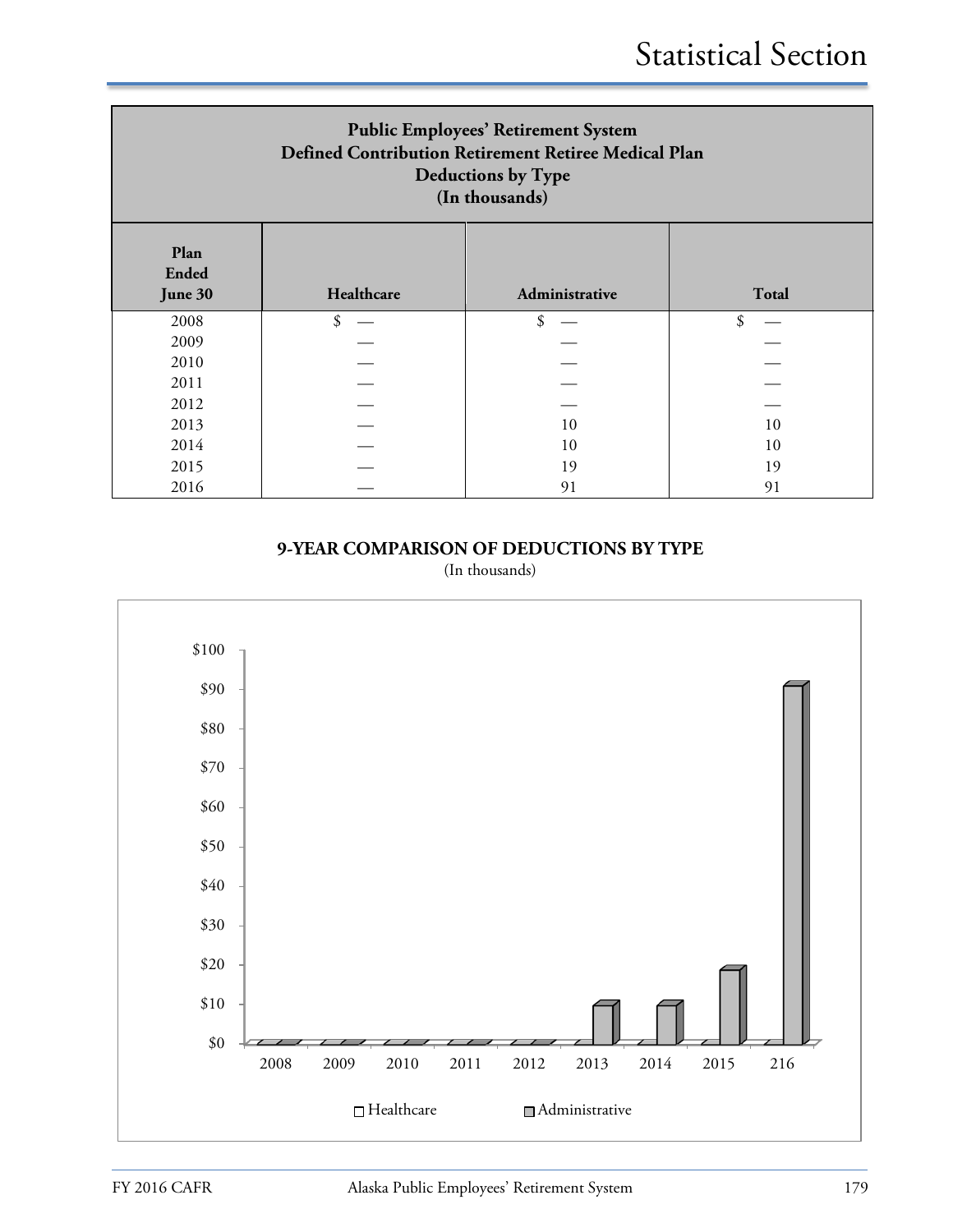| <b>Public Employees' Retirement System</b><br>Defined Contribution Retirement Healthcare Reimbursement Arrangement<br><b>Deductions by Type</b><br>(In thousands) |                            |    |   |  |  |  |
|-------------------------------------------------------------------------------------------------------------------------------------------------------------------|----------------------------|----|---|--|--|--|
| Plan<br><b>Ended</b><br>Healthcare<br><b>Total</b><br>Administrative<br>June 30                                                                                   |                            |    |   |  |  |  |
| 2008                                                                                                                                                              | $\boldsymbol{\mathcal{S}}$ | \$ |   |  |  |  |
| 2009                                                                                                                                                              |                            |    |   |  |  |  |
| 2010                                                                                                                                                              |                            |    |   |  |  |  |
| 2011                                                                                                                                                              |                            |    |   |  |  |  |
| 2012                                                                                                                                                              |                            |    |   |  |  |  |
| 2013                                                                                                                                                              |                            | q  | 9 |  |  |  |
| 2014                                                                                                                                                              |                            |    | q |  |  |  |
| 2015                                                                                                                                                              |                            |    |   |  |  |  |
| 2016                                                                                                                                                              |                            |    |   |  |  |  |

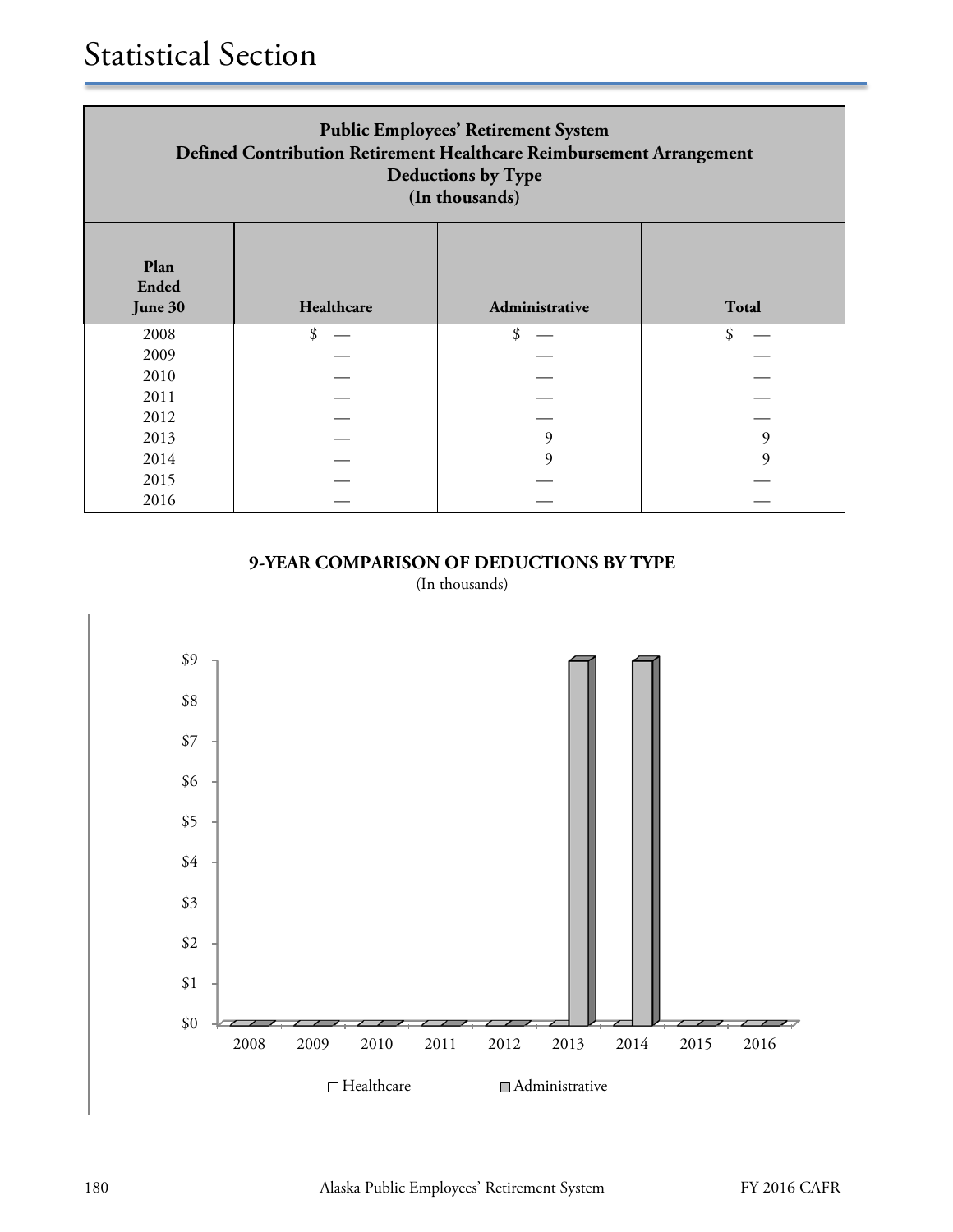| <b>Public Employees' Retirement System</b><br><b>Schedule of Average Benefit Payments</b><br><b>New Benefit Recipients</b> |                 |                  |                                  |                |                |                |                |
|----------------------------------------------------------------------------------------------------------------------------|-----------------|------------------|----------------------------------|----------------|----------------|----------------|----------------|
|                                                                                                                            |                 |                  | <b>Years of Credited Service</b> |                |                |                |                |
|                                                                                                                            | $0 - 4$         | $5 - 9$          | $10 - 14$                        | $15 - 19$      | $20 - 24$      | $25 - 29$      | $30+$          |
|                                                                                                                            |                 |                  | All Others                       |                |                |                |                |
| Period 7/1/09 - 6/30/10:<br>Average Monthly Benefit<br>Number of Recipients                                                | \$<br>485<br>93 | \$<br>579<br>367 | \$1,116<br>273                   | \$1,763<br>217 | \$2,674<br>218 | \$4,008<br>200 | \$5,039<br>74  |
| Period 7/1/10 - 6/30/11:<br>Average Monthly Benefit<br>Number of Recipients                                                | \$<br>409<br>73 | \$633<br>352     | \$1,150<br>270                   | \$1,876<br>227 | \$2,690<br>172 | \$4,294<br>205 | \$5,226<br>105 |
| Period 7/1/11 - 6/30/12:<br>Average Monthly Benefit<br>Number of Recipients                                                | 407<br>\$<br>67 | \$610<br>351     | \$1,147<br>314                   | \$1,931<br>204 | \$2,805<br>208 | \$4,214<br>188 | \$5,076<br>106 |
| Period 7/1/12 - 6/30/13:<br>Average Monthly Benefit<br>Number of Recipients                                                | \$<br>414<br>59 | \$650<br>349     | \$1,179<br>365                   | \$1,925<br>257 | \$2,879<br>206 | \$4,356<br>209 | \$5,208<br>132 |
| Period 7/1/13 - 6/30/14:<br>Average Monthly Benefit<br>Number of Recipients                                                | \$<br>503<br>48 | \$700<br>347     | \$1,189<br>319                   | \$2,065<br>241 | \$3,021<br>214 | \$4,439<br>224 | \$5,490<br>121 |
| Period 7/1/14 - 6/30/15:<br>Average Monthly Benefit<br>Number of Recipients                                                | \$<br>430<br>42 | \$685<br>284     | \$1,260<br>304                   | \$2,008<br>213 | \$3,086<br>198 | \$4,544<br>169 | \$6,195<br>98  |
|                                                                                                                            |                 |                  | Peace Officer/Firefighter        |                |                |                |                |
| Period 7/1/09 - 6/30/10:<br>Average Monthly Benefit<br>Number of Recipients                                                | \$1,902<br>4    | \$1,242<br>7     | \$1,459<br>16                    | \$2,284<br>14  | \$3,179<br>28  | \$4,527<br>14  | \$4,695<br>7   |
| Period 7/1/10 - 6/30/11:<br>Average Monthly Benefit<br>Number of Recipients                                                | \$525<br>1      | \$880<br>8       | \$1,469<br>18                    | \$2,666<br>10  | \$3,743<br>24  | \$4,806<br>16  | \$5,661<br>8   |
| Period 7/1/11 - 6/30/12:<br>Average Monthly Benefit<br>Number of Recipients                                                | \$              | \$1,159<br>13    | \$1,161<br>13                    | \$3,142<br>12  | \$3,504<br>20  | \$4,673<br>17  | \$5,079        |
| Period 7/1/12 - 6/30/13:<br>Average Monthly Benefit<br>Number of Recipients                                                | \$              | \$865<br>9       | \$1,779<br>8                     | \$2,762<br>19  | \$3,793<br>31  | \$4,983<br>18  | \$4,911<br>4   |
| Period 7/1/13 - 6/30/14:<br>Average Monthly Benefit<br>Number of Recipients                                                | \$209           | \$1,423<br>9     | \$2,002<br>10                    | \$2,902<br>14  | \$4,014<br>22  | \$5,464<br>16  | \$6,299        |
| Period 7/1/14 - 6/30/15:<br>Average Monthly Benefit<br>Number of Recipients                                                | \$              | \$1,173<br>8     | \$1,621<br>9                     | \$3,632<br>26  | \$4,436<br>24  | \$5,457<br>25  | \$6,863<br>7   |

"Average Monthly Benefit" includes post-retirement pension adjustments and cost-of-living increases.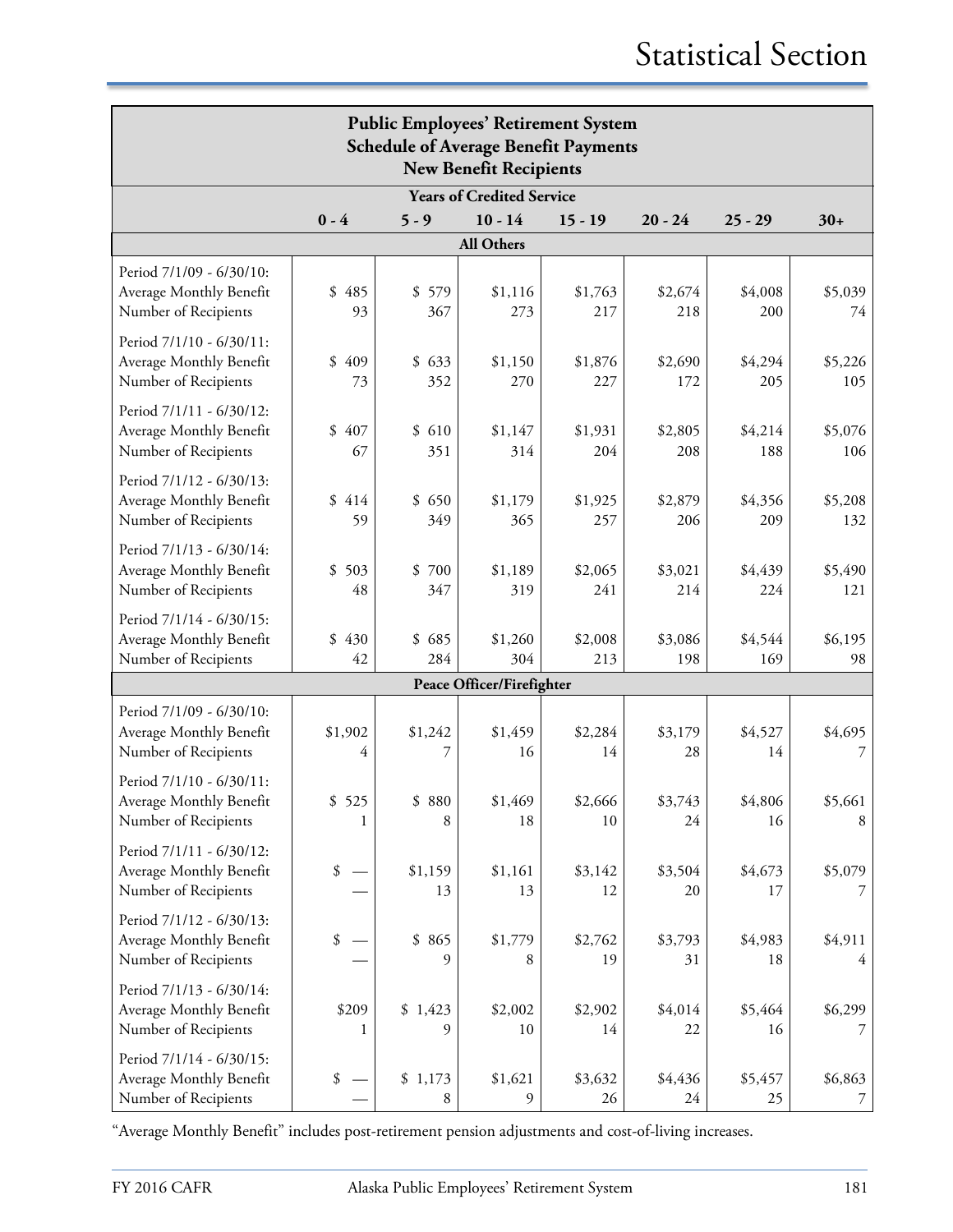| <b>Public Employees' Retirement System</b><br>Schedule of Pension and Healthcare Benefits Deductions by Type<br>(In thousands) |         |       |        |         |           |  |
|--------------------------------------------------------------------------------------------------------------------------------|---------|-------|--------|---------|-----------|--|
| Year<br>Ended<br>Healthcare<br><b>Total</b><br><b>Disability</b><br><b>Survivor</b><br>June 30<br><b>Service</b>               |         |       |        |         |           |  |
| 2007                                                                                                                           | 383,516 | 7,603 | 19,426 | 224,553 | 635,098   |  |
| 2008                                                                                                                           | 405,775 | 8,460 | 24,888 | 235,474 | 674,597   |  |
| 2009                                                                                                                           | 436,656 | 6,644 | 22,785 | 245,328 | 711,413   |  |
| 2010                                                                                                                           | 464,735 | 6,539 | 24,741 | 283,095 | 779,110   |  |
| 2011                                                                                                                           | 492,808 | 5,821 | 26,648 | 323,843 | 849,120   |  |
| 2012                                                                                                                           | 543,789 | 5,528 | 28,651 | 339,923 | 917,891   |  |
| 2013                                                                                                                           | 563,172 | 5,276 | 30,870 | 395,939 | 995,257   |  |
| 2014                                                                                                                           | 601,705 | 5,630 | 33,183 | 415,926 | 1,056,444 |  |
| 2015                                                                                                                           | 645,895 | 5,220 | 35,742 | 361,930 | 1,048,786 |  |
| 2016                                                                                                                           | 689,487 | 4,878 | 38,115 | 401,233 | 1,133,713 |  |

## **20-YEAR COMPARISON OF RETIREE MONTHLY COMPOSITE MEDICAL PREMIUMS**

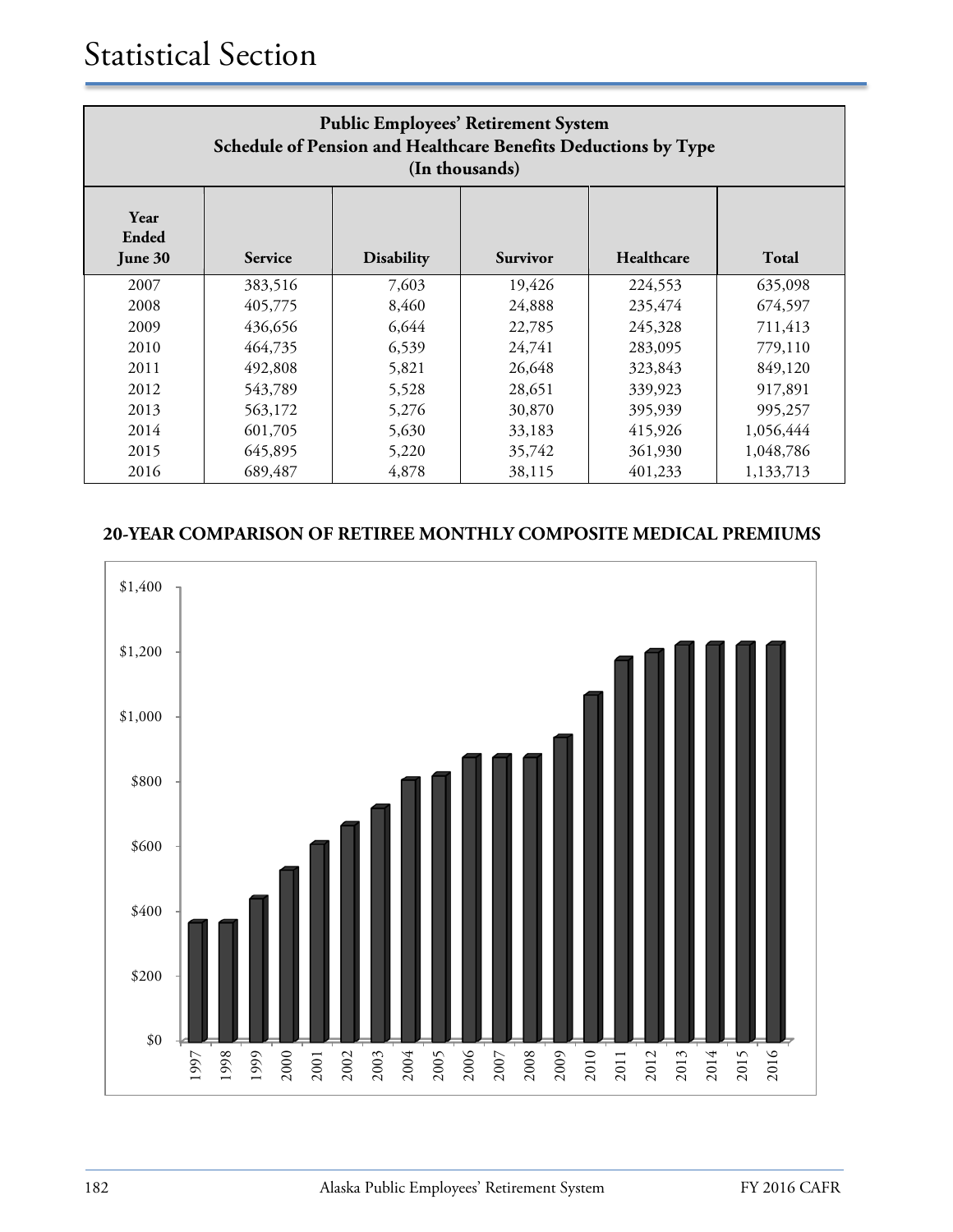| <b>Public Employees' Retirement System</b>                                               |            |              |                  |                           |              |              |                                                                                                            |                         |         |
|------------------------------------------------------------------------------------------|------------|--------------|------------------|---------------------------|--------------|--------------|------------------------------------------------------------------------------------------------------------|-------------------------|---------|
| Schedule of Pension Benefit Recipients by Type<br>of Pension Benefit and Option Selected |            |              |                  |                           |              |              |                                                                                                            |                         |         |
|                                                                                          |            |              |                  |                           |              |              | Valuation as of June 30, 2015<br><b>Type of Pension Benefit</b><br><b>Option Selected</b><br><b>Number</b> |                         |         |
| Amount of                                                                                | of         | $\mathbf{1}$ | $\mathbf{2}$     | 3                         | $\mathbf{1}$ | $\mathbf{2}$ | 3                                                                                                          | $\overline{\mathbf{4}}$ | 5       |
| <b>Monthly Pension Benefit</b>                                                           | Recipients |              |                  |                           |              |              |                                                                                                            |                         |         |
| All Others                                                                               |            |              |                  |                           |              |              |                                                                                                            |                         |         |
| \$<br>300<br>$\mathbf{1}$<br>$\overline{\phantom{a}}$                                    | 2,002      | 1,548        | 452              | $\sqrt{2}$                | 835          | 403          | 287                                                                                                        | 80                      | 397     |
| 600<br>301<br>$\sim$                                                                     | 4,865      | 4,160        | 687              | 18                        | 2,289        | 1,258        | 853                                                                                                        | 280                     | 185     |
| 601<br>900<br>$\sim$                                                                     | 3,967      | 3,384        | 564              | 19                        | 1,867        | 1,025        | 676                                                                                                        | 238                     | 161     |
| 901<br>1,200<br>$\overline{a}$                                                           | 3,126      | 2,733        | 368              | 25                        | 1,364        | 858          | 608                                                                                                        | 176                     | 120     |
| 1,201<br>1,500<br>$\overline{a}$                                                         | 2,687      | 2,365        | 293              | 29                        | 1,172        | 794          | 468                                                                                                        | 147                     | 106     |
| 1,501<br>1,800                                                                           | 2,042      | 1,821        | 189              | 32                        | 818          | 635          | 402                                                                                                        | 112                     | 75      |
| 1,801<br>2,100                                                                           | 1,709      | 1,545        | 142              | 22                        | 679          | 511          | 333                                                                                                        | 112                     | 74      |
| 2,101<br>2,400<br>$\overline{\phantom{a}}$                                               | 1,480      | 1,370        | 92               | 18                        | 550          | 477          | 299                                                                                                        | 98                      | 56      |
| 2,401<br>2,700<br>$\sim$                                                                 | 1,219      | 1,140        | 65               | 14                        | 453          | 419          | 235                                                                                                        | 58                      | 54      |
| 2,701<br>3,000<br>$\overline{\phantom{a}}$                                               | 1,021      | 963          | 56               | 2                         | 363          | 342          | 217                                                                                                        | 59                      | 40      |
| 3,001<br>3,300<br>$\sim$                                                                 | 843        | 807          | 31               | 5                         | 286          | 330          | 168                                                                                                        | 31                      | 28      |
| 3,301<br>3,600<br>$\sim$                                                                 | 709        | 681          | 26               | $\overline{2}$            | 227          | 271          | 144                                                                                                        | 44                      | 23      |
| 3,601<br>3,900<br>$\overline{\phantom{a}}$                                               | 591        | 575          | 16               |                           | 204          | 222          | 106                                                                                                        | 42                      | 17      |
| 3,901<br>4,200<br>$\sim$                                                                 | 511        | 497          | 13               | 1                         | 144          | 190          | 136                                                                                                        | 29                      | 12      |
| over \$4,200                                                                             | 2,257      | 2,230        | 23               | 4                         | 661          | 920          | 487                                                                                                        | 133                     | 56      |
| Totals                                                                                   | 29,029     | 25,819       | 3,017            | 193                       | 11,912       | 8,655        | 5,419                                                                                                      | 1,639                   | 1,404   |
|                                                                                          |            |              |                  | Peace Officer/Firefighter |              |              |                                                                                                            |                         |         |
| \$<br>300<br>$\mathbf{1}$<br>$\sim$                                                      | 57         | 25           | 32               |                           | 36           | 10           |                                                                                                            | 2                       | 9       |
| $301 -$<br>600                                                                           | 162        | 103          | 59               |                           | 78           | 37           | 25                                                                                                         | 9                       | 13      |
| 601<br>900<br>$\overline{a}$                                                             | 162        | 96           | 65               | $\mathbf{1}$              | 89           | 42           | 9                                                                                                          | 14                      | $\,8\,$ |
| $901 -$<br>1,200                                                                         | 164        | 104          | 59               | 1                         | 85           | 40           | 20                                                                                                         | 11                      | 8       |
| 1,201<br>1,500<br>$\sim$                                                                 | 178        | 130          | 47               | 1                         | 89           | 43           | 24                                                                                                         | 9                       | 13      |
| 1,501<br>1,800<br>$\overline{a}$                                                         | 148        | 114          | 32               | $\overline{c}$            | 67           | 42           | 19                                                                                                         | 15                      | 5       |
| 1,801<br>2,100<br>$\overline{\phantom{a}}$                                               | 167        | 126          | 38               | $\mathfrak{Z}$            | 61           | 50           | 40                                                                                                         | 8                       | 8       |
| 2,400<br>2,101<br>$\sim$                                                                 | 195        | 145          | $44$             | 6                         | 78           | 70           | 23                                                                                                         | 17                      | 7       |
| 2,401<br>2,700<br>$\overline{\phantom{a}}$                                               | 204        | 180          | 19               | 5                         | 63           | 81           | 37                                                                                                         | 17                      | 6       |
| 2,701<br>3,000                                                                           | 230        | 210          | 19               | $\mathbf{1}$              | 61           | 105          | 36                                                                                                         | 17                      | 11      |
| 3,300<br>$3,001 -$                                                                       | 254        | 234          | 17               | 3                         | 65           | 114          | 41                                                                                                         | 16                      | 18      |
| 3,301 -<br>3,600                                                                         | 212        | 193          | 16               | 3                         | 66           | 95           | 32                                                                                                         | 14                      | 5       |
| 3,900<br>$3,601 -$                                                                       | 200        | 190          | $\boldsymbol{7}$ | 3                         | 58           | 98           | 24                                                                                                         | 14                      | 6       |
| $3,901 -$<br>4,200                                                                       | 156        | 154          | $\boldsymbol{2}$ |                           | 37           | 81           | 22                                                                                                         | 13                      | 3       |
| over \$4,200                                                                             | 627        | 613          | 12               | $\boldsymbol{2}$          | 128          | 342          | 82                                                                                                         | 58                      | 17      |
| Totals                                                                                   | 3,116      | 2,617        | 468              | 31                        | 1,061        | 1,250        | 434                                                                                                        | 234                     | 137     |

#### **Type of Pension Benefit Option Selected**

- 
- 

1 - Regular retirement 1 - Whole Life Annuity

2 - Survivor payment 2 - 75% Joint and Contingent Annuity

- 3 Disability 3 50% Joint and Contingent Annuity
	- 4 66-2/3% Joint and Survivor Annuity
	- 5 Level Income Option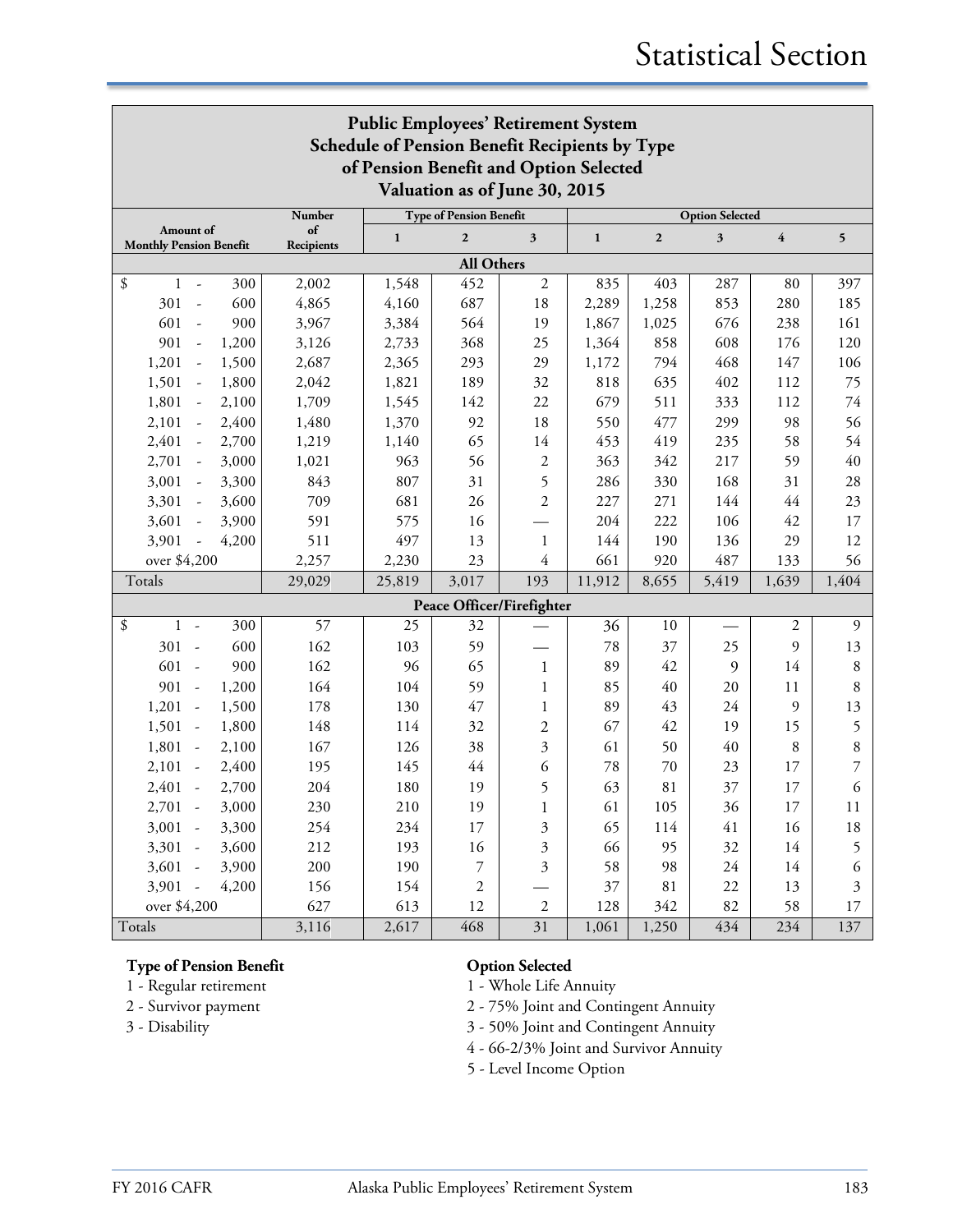| <b>Public Employees' Retirement System</b><br><b>System Membership by Status</b> |        |                                                      |                                      |                                               |        |  |  |
|----------------------------------------------------------------------------------|--------|------------------------------------------------------|--------------------------------------|-----------------------------------------------|--------|--|--|
| Year<br>Ended<br>June 30                                                         | Active | Retirees,<br>Disabilitants &<br><b>Beneficiaries</b> | <b>Vested</b><br><b>Terminations</b> | Nonvested<br><b>Terminations</b><br>w/Balance | Total  |  |  |
| 2006                                                                             | 34,071 | 21,901                                               | 6,219                                | 14,155                                        | 76,346 |  |  |
| 2007                                                                             | 31,362 | 22,997                                               | 6,398                                | 14,902                                        | 75,659 |  |  |
| 2008                                                                             | 28,850 | 24,082                                               | 6,627                                | 14,930                                        | 74,489 |  |  |
| 2009                                                                             | 27,565 | 25,015                                               | 6,566                                | 14,626                                        | 73,772 |  |  |
| 2010                                                                             | 26,442 | 26,237                                               | 6,253                                | 14,543                                        | 73,475 |  |  |
| 2011                                                                             | 24,393 | 27,359                                               | 6,414                                | 14,028                                        | 72,194 |  |  |
| 2012                                                                             | 22,730 | 28,540                                               | 6,294                                | 13,552                                        | 71,116 |  |  |
| 2013                                                                             | 20,955 | 29,865                                               | 6,230                                | 13,162                                        | 70,212 |  |  |
| 2014                                                                             | 19,297 | 31,099                                               | 6,167                                | 12,713                                        | 69,276 |  |  |
| 2015                                                                             | 17,660 | 32,145                                               | 6,304                                | 12,339                                        | 68,448 |  |  |

## **10-YEAR COMPARISON OF ACTIVE MEMBERS AND RETIREES, DISABILITANTS, AND BENEFICIARIES**

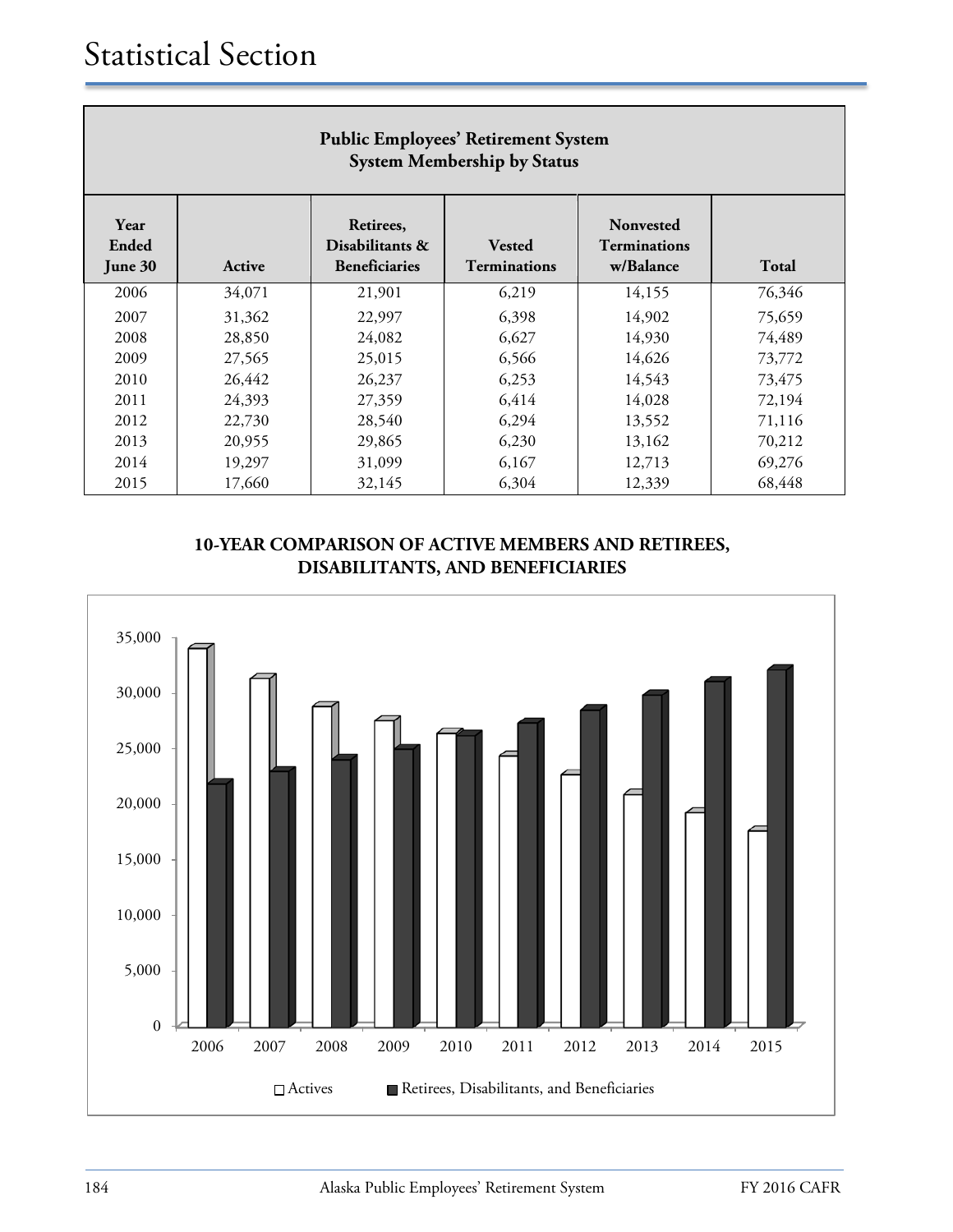| <b>Public Employees' Retirement System</b><br><b>Principal Participating Employers</b><br>June 30, 2016 |                               |                |                                                            |  |  |  |
|---------------------------------------------------------------------------------------------------------|-------------------------------|----------------|------------------------------------------------------------|--|--|--|
| Employer                                                                                                | Non-retired<br><b>Members</b> | Rank           | Percentage of<br>of Total<br>Non-retired<br><b>Members</b> |  |  |  |
| State of Alaska                                                                                         | 26,133                        | $\mathbf{1}$   | 41.38%                                                     |  |  |  |
| Anchorage School District                                                                               | 5,484                         | $\overline{2}$ | 8.68                                                       |  |  |  |
| University of Alaska                                                                                    | $-4,012$                      | 3              | 6.35                                                       |  |  |  |
| <b>Total</b>                                                                                            | 35,629                        |                | $-56.41\%$                                                 |  |  |  |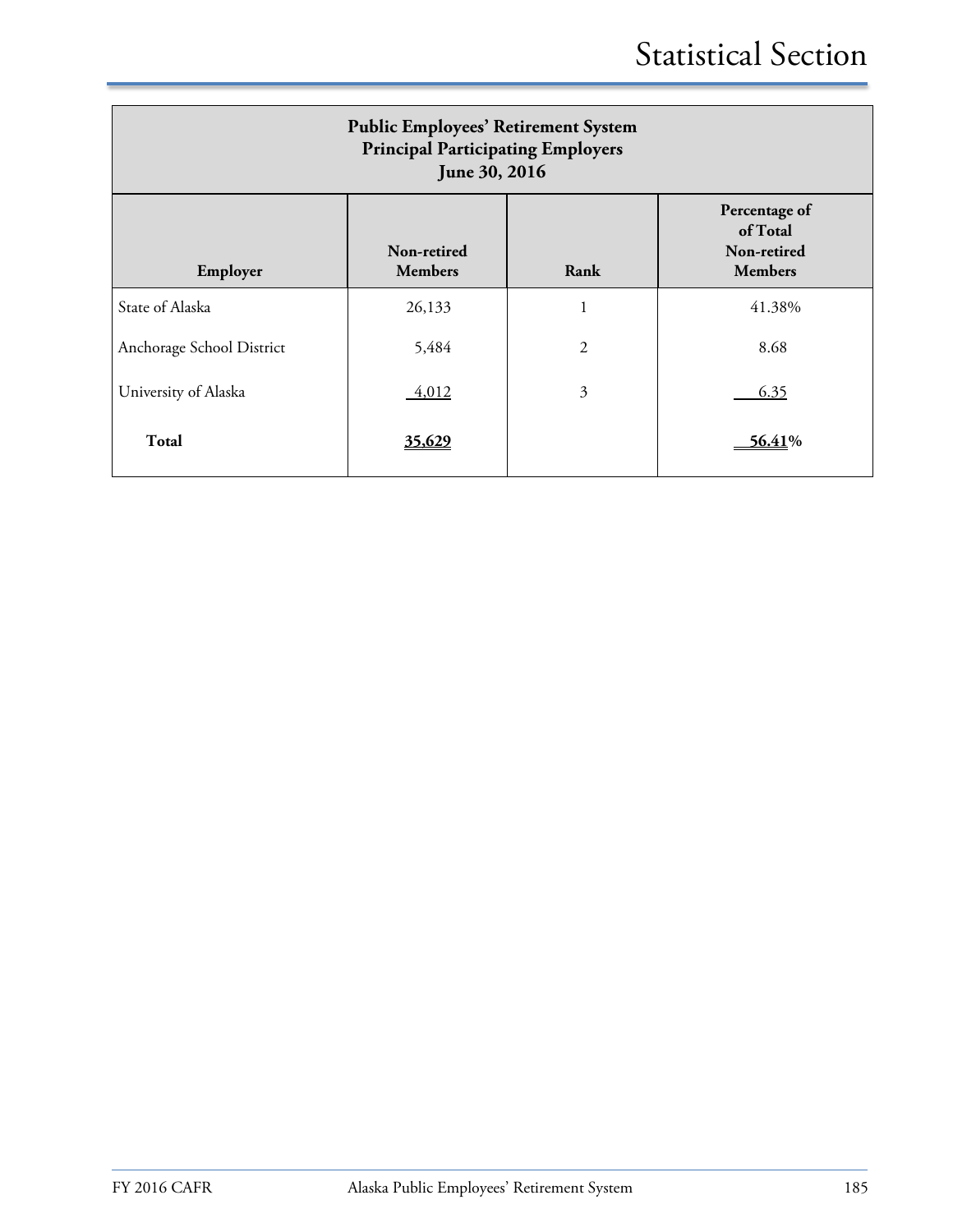#### **Public Employees' Retirement System Participating Employers at June 30, 2016**

Akutan, City of Alaska, State of Alaska Gasline Development Corporation Alaska Gateway School District Alaska Housing Finance Corporation Alaska Municipal League Aleutian Housing Authority Aleutian Region School District Aleutians East Borough Aleutians East Borough School District Allakaket, City of Anchorage, Municipality of Anchorage Community Development Authority Anchorage School District Anderson, City of Aniak, City of Annette Island School District Atka, City of

Baranof Island Housing Authority Barrow, City of Bartlett Regional Hospital Bering Straits Regional Housing Authority Bering Strait School District Bethel, City of Bristol Bay Borough Bristol Bay Borough School District Bristol Bay Regional Housing Authority

Chatham School District Chugach School District Cook Inlet Housing Authority Copper River Basin Regional Housing Authority Copper River School District Cordova, City of Cordova City School District Cordova Community Medical Center Craig, City of Craig City School District

Delta-Greely School District Delta Junction, City of Denali Borough Denali Borough School District Dillingham, City of Dillingham City School District

Eek, City of Egegik, City of Elim, City of

Fairbanks, City of Fairbanks North Star Borough Fairbanks North Star Borough School District Fort Yukon, City of

Galena, City of Galena City School District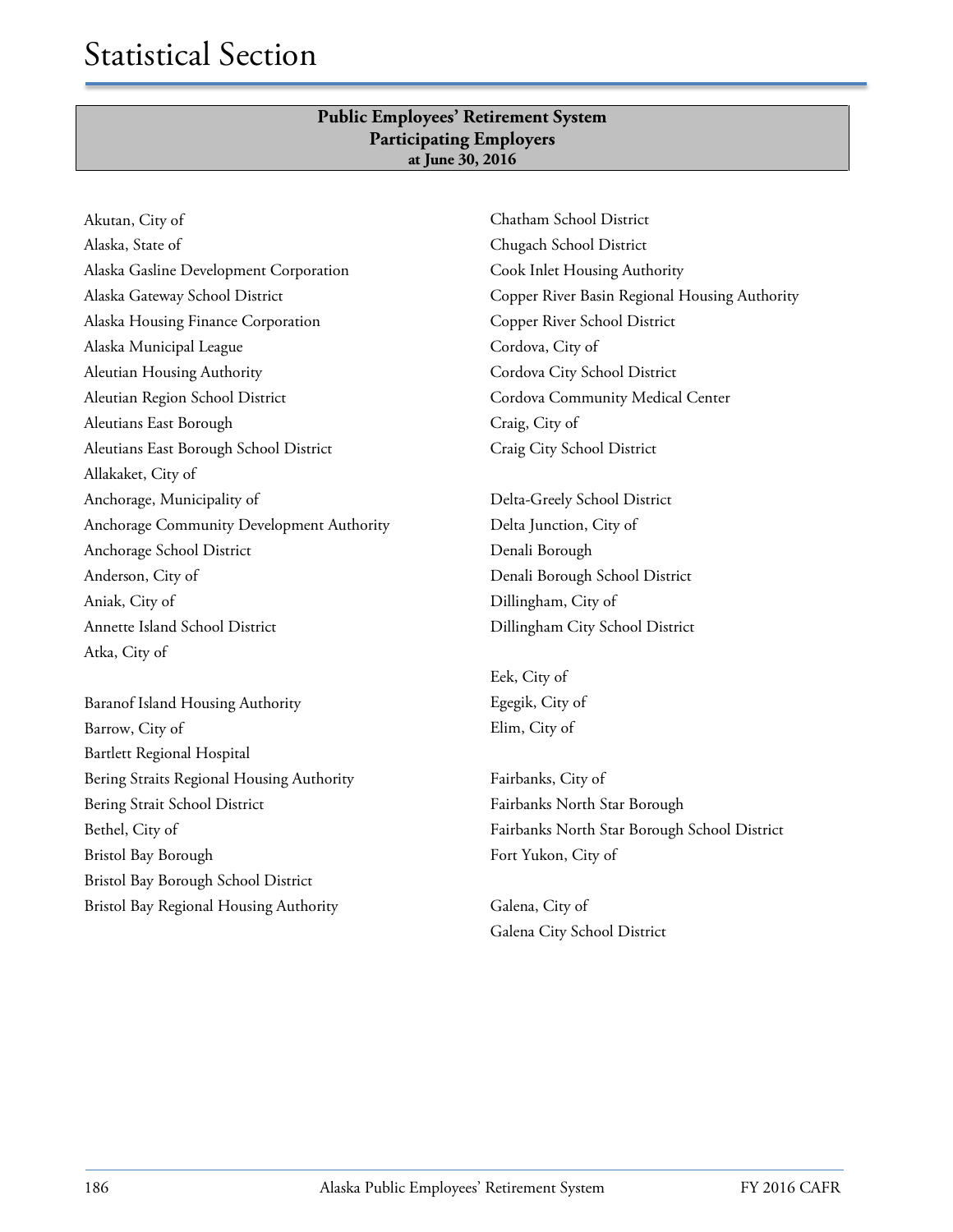#### **Public Employees' Retirement System Participating Employers at June 30, 2016 (continued)**

Haines Borough Haines Borough School District Homer, City of Hoonah, City of Hoonah City School District Hooper Bay, City of Huslia, City of Hydaburg City School District

Iditarod Area School District Ilisagvik College Interior Regional Housing Authority Inter-Island Ferry Authority

Juneau School District, City and Borough of Juneau, City and Borough of

Kachemak, City of Kake City School District Kaltag, City of Kashunamiut School District Kenai, City of Kenai Peninsula Borough Kenai Peninsula Borough School District Ketchikan, City of Ketchikan Gateway Borough Ketchikan Gateway Borough School District King Cove, City of Kivalina, City of Klawock, City of Klawock City School District Kodiak, City of Kodiak Island Borough Kodiak Island Borough School District Kotzebue, City of

Koyuk, City of Kuspuk School District

Lake and Peninsula Borough Lake and Peninsula Borough School District Lower Kuskokwim School District Lower Yukon School District

Matanuska-Susitna Borough Matanuska-Susitna Borough School District Mekoryuk, City of

Nenana, City of Nenana City School District Nome, City of Nome City School District Nome Joint Utility System Noorvik, City of North Pacific Fishery Management Council North Pacific Rim Housing Authority North Pole, City of North Slope Borough North Slope Borough School District Northwest Arctic Borough Northwest Arctic Borough School District Northwest Inupiat Housing Authority Nulato, City of

Palmer, City of Pelican, City of Pelican City School District Petersburg Borough Petersburg City School District Petersburg Medical Center Pribilof School District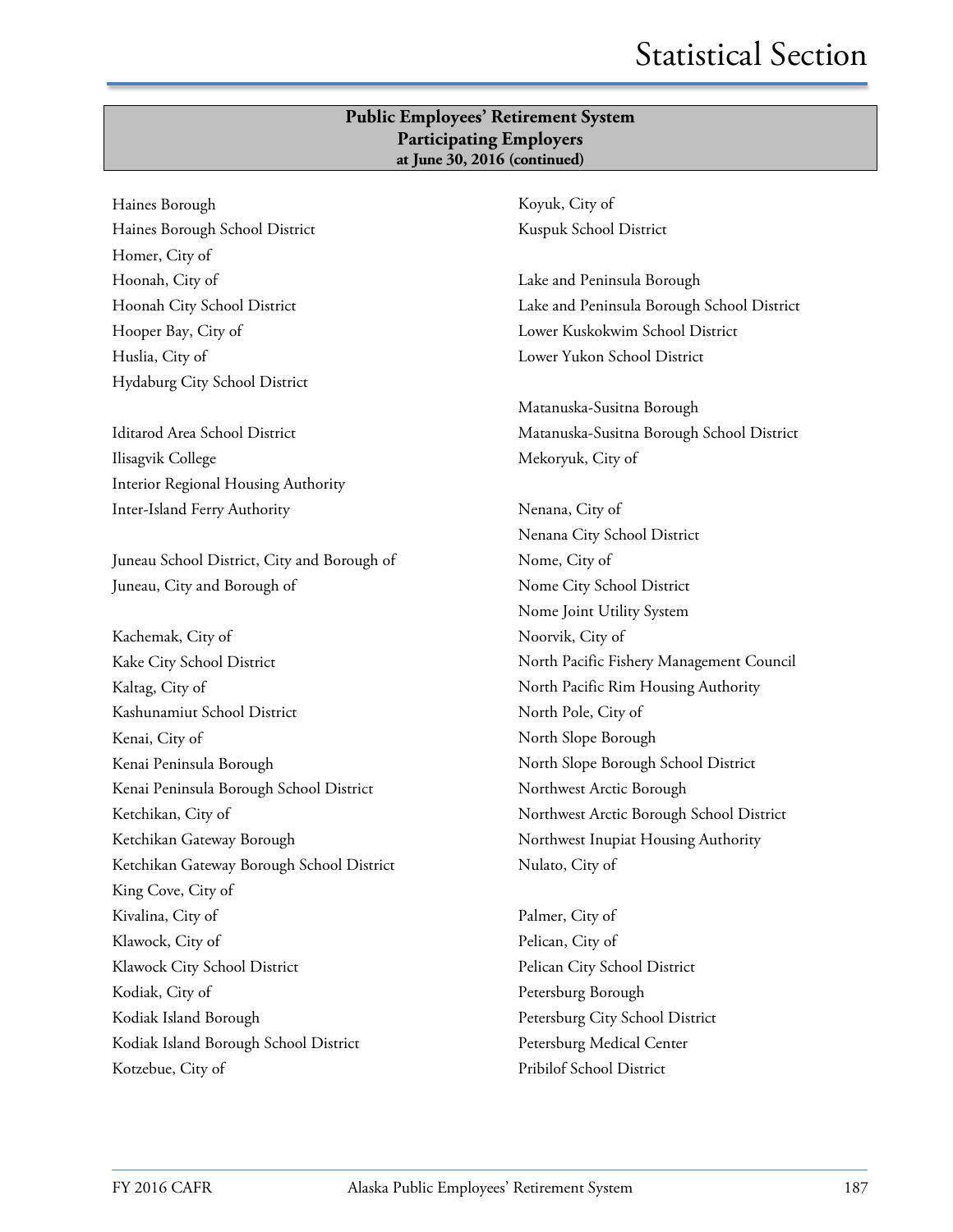#### **Public Employees' Retirement System Participating Employers** at June 30, 2016 (continued)

Saint George, City of Saint Mary's School District Saint Paul, City of Sand Point, City of Saxman, City of Saxman Seaport Selawik, City of Seldovia, City of Seward, City of Shaktoolik, City of Sitka Borough School District Sitka, City and Borough of Sitka Community Hospital Skagway City School District Skagway, Municipality of Soldotna, City of Southeast Island School District Southeast Regional Resource Center Southwest Region School District Special Education Service Agency

Tagiugmiullu Nunamiullu Housing Authority Tanana, City of Tanana School District

Thorne Bay, City of Tlingit-Haida Regional Housing Authority Toksook Bay, City of

Unalakleet, City of Unalaska, City of Unalaska City School District University of Alaska Upper Kalskag, City of

Valdez, City of Valdez City School District

Wasilla, City of Whittier, City of Wrangell, City and Borough of Wrangell Public School District

Yakutat, City and Borough of Yakutat School District Yukon Flats School District Yukon-Koyukuk School District Yupiit School District